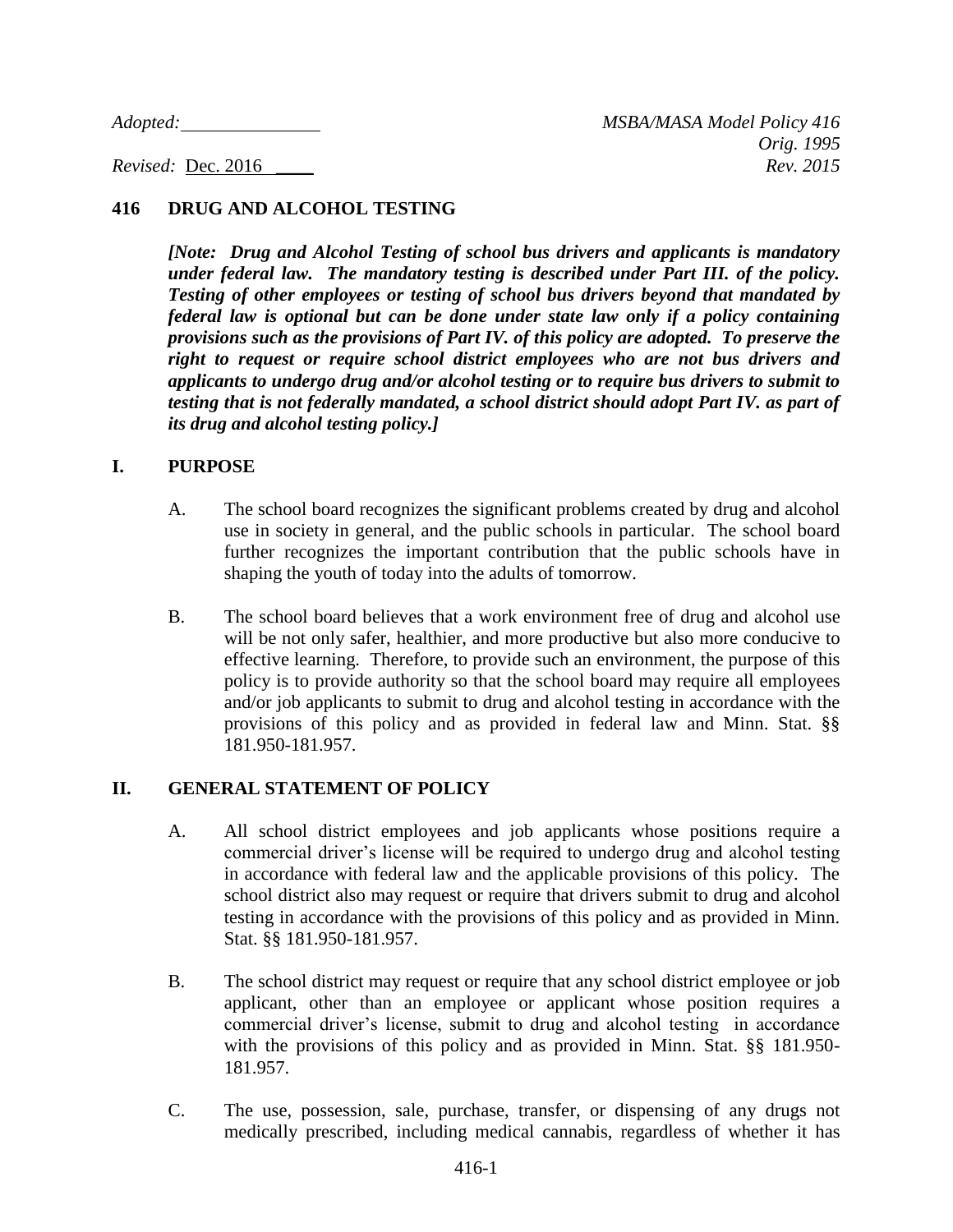been prescribed for the employee, is prohibited on school district property (which includes school district vehicles), while operating school district vehicles or equipment, and at any school-sponsored program or event. Use of drugs which are not medically prescribed, including medical cannabis, regardless of whether it has been prescribed for the employee, is also prohibited throughout the school or work day, including lunch or other breaks, whether or not the employee is on or off school district property. Employees under the influence of drugs which are not medically prescribed are prohibited from entering or remaining on school district property.

- D. The use, possession, sale, purchase, transfer, or dispensing of alcohol is prohibited on school district property (which includes school district vehicles), while operating school district vehicles or equipment, and at any school-sponsored program or event. Use of alcohol is also prohibited throughout the school or work day, including lunch or other breaks, whether or not the employee is on or off school district property. Employees under the influence of alcohol are prohibited from entering or remaining on school district property.
- E. Any employee who violates this section shall be subject to discipline which includes, but is not limited to, immediate suspension without pay and immediate discharge.

## **III. FEDERALLY MANDATED DRUG AND ALCOHOL TESTING FOR SCHOOL BUS DRIVERS**

## A. General Statement of Policy

All persons subject to commercial driver's license requirements shall be tested for alcohol, marijuana (including medical cannabis), cocaine, amphetamines, opiates (including heroin), and phencyclidine (PCP), pursuant to federal law. Drivers who test positive for alcohol or drugs shall be subject to disciplinary action, which may include termination of employment.

## B. Definitions

- 1. "Actual Knowledge" means actual knowledge by the school district that a driver has used alcohol or controlled substances based on: (a) direct observation of the employee's use (not observation of behavior sufficient to warrant reasonable suspicion testing); (b) information provided by a previous employer; (c) a traffic citation; or (d) an employee's admission, except when made in connection with a qualified employee self-admission program.
- 2. "Alcohol Screening Device" (ASD) means a breath or saliva device, other than an Evidential Breath Testing Device (EBT), that is approved by the National Highway Traffic Safety Administration and placed on its Conforming Products List for such devices.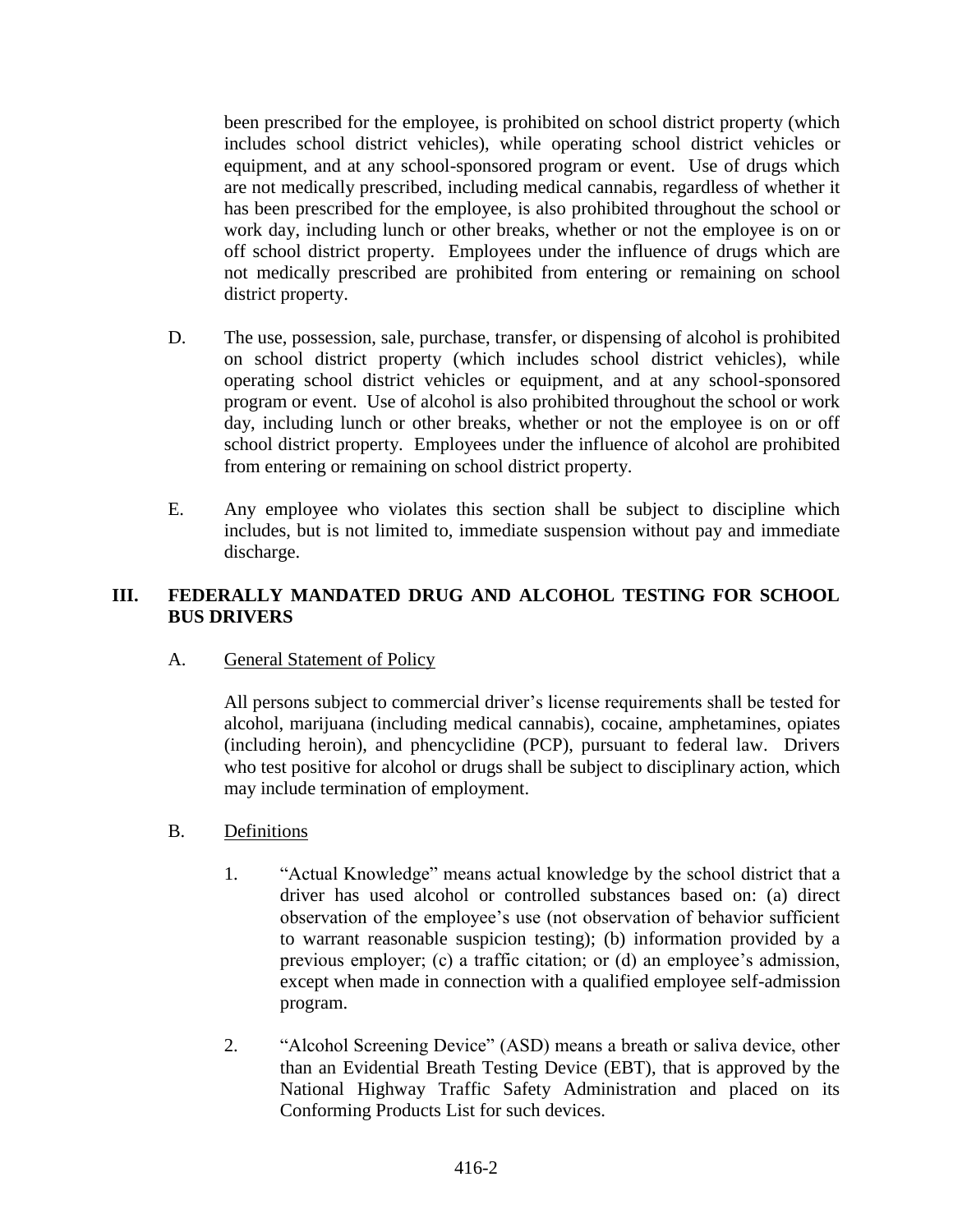- 3. "Breath Alcohol Technician" (BAT) means an individual who instructs and assists individuals in the alcohol testing process and who operates the EBT.
- 4. "Commercial Motor Vehicle" (CMV) includes a vehicle which is designed to transport 16 or more passengers, including the driver.
- 5. "Designated Employer Representative" (DER) means a designated school district representative authorized to take immediate action to remove employees from safety-sensitive duties, to make required decisions in the testing and evaluation process, and to receive test results and other communications for the school district.
- 6. "Department of Transportation" (DOT) means United States Department of Transportation.
- 7. "Driver" is any person who operates a CMV, including full-time, regularly employed drivers, casual, intermittent or occasional drivers, leased drivers, and independent owner-operator contractors.
- 8. "Evidential Breath Testing Device" (EBT) means a device approved by the National Highway Traffic Safety Administration for the evidentiary testing of breath for alcohol concentration and placed on its Conforming Products List for such devices.
- 9. "Medical Review Officer" (MRO) means a licensed physician responsible for receiving and reviewing laboratory results generated by the school district's drug testing program and for evaluating medical explanations for certain drug tests.
- 10. "Refusal to Submit" (to an alcohol or controlled substances test) means that a driver: (a) fails to appear for any test within a reasonable time, as determined by the school district, consistent with applicable DOT regulations, after being directed to do so; (b) fails to remain at the testing site until the testing process is complete; (c) fails to provide a urine specimen or an adequate amount of saliva or breath for any DOT drug or alcohol test; (d) fails to permit the observation or monitoring of the driver's provision of a specimen in the case of a directly observed or monitored collection in a drug test; (e) fails to provide a sufficient breath specimen or sufficient amount of urine when directed and a determination has been made that no adequate medical explanation for the failure exists; (f) fails or declines to take an additional test as directed; (g) fails to undergo a medical examination or evaluation, as directed by the MRO or the DER; (h) fails to cooperate with any part of the testing process (e.g., refuses to empty pockets when so directed by the collector, behaves in a confrontational way that disrupts the collection process, fails to wash hands after being directed to do so by the collector, fails to sign the certification on the forms); (i) fails to follow the observer's instructions, in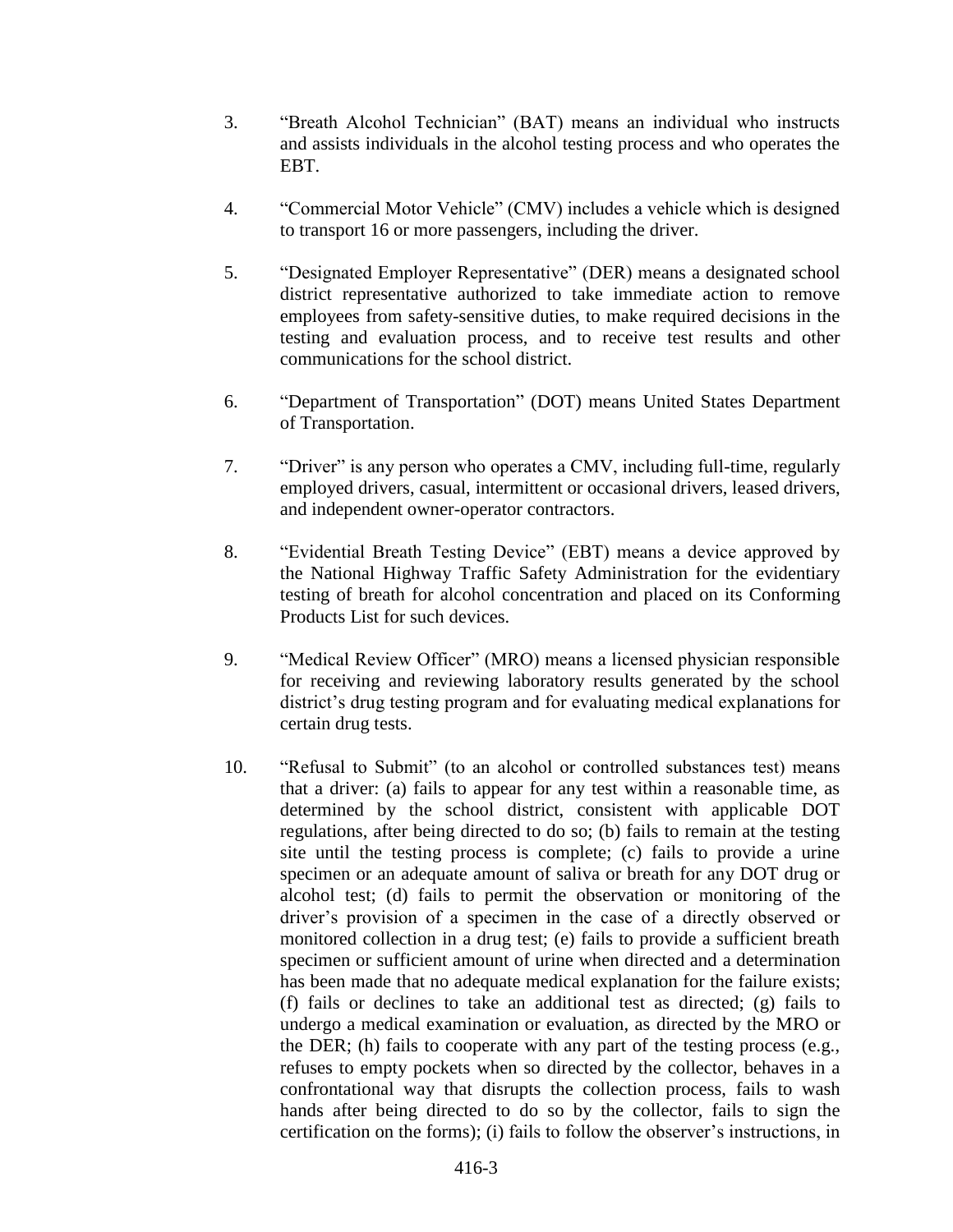an observed collection, to raise the driver's clothing above the waist, lower clothing and underpants, and to turn around to permit the observer to determine if the driver has any type of prosthetic or other device that could be used to interfere with the collection process; (j) possesses or wears a prosthetic or other device that could be used to interfere with the collection process; (k) admits to the collector or MRO that the driver adulterated or substituted the specimen; or (l) is reported by the MRO as having a verified adulterated or substituted test result. An applicant who fails to appear for a pre-employment test, who leaves the testing site before the pre-employment testing process commences, or who does not provide a urine specimen because he or she has left before it commences is not deemed to have refused to submit to testing.

- 11. "Safety-sensitive functions" are on-duty functions from the time the driver begins work or is required to be in readiness to work until relieved from work, and include such functions as driving, loading and unloading vehicles, or supervising or assisting in the loading or unloading of vehicles, servicing, repairing, obtaining assistance to repair, or remaining in attendance during the repair of a disabled vehicle.
- 12. "Screening Test Technician" (STT) means anyone who instructs and assists individuals in the alcohol testing process and operates an ASD.
- 13. "Stand Down" means to temporarily remove an employee from performing safety-sensitive functions after a laboratory reports a confirmed positive, an adulterated, or a substituted test result but before the MRO completes the verification process.
- 14. "Substance Abuse Professional" (SAP) means a qualified person who evaluates employees who have violated a DOT drug and alcohol regulation and makes recommendations concerning education, treatment, follow-up testing, and aftercare.
- C. Policy and Educational Materials

*[Note: The federal regulations require that school districts provide materials to bus drivers explaining the school district's policies and procedures and the federal requirements with respect to the mandatory drug and alcohol testing of bus drivers. 49 C.F.R. § 382.601. Almost all of the required information is contained within this model policy. Additional materials to be provided to employees are described in Paragraph 2. of this Section C.]*

- 1. The school district shall provide a copy of this policy and procedures to each driver prior to the start of its alcohol and drug testing program and to each driver subsequently hired or transferred into a position requiring driving of a CMV.
- 2. The school district shall provide to each driver information concerning the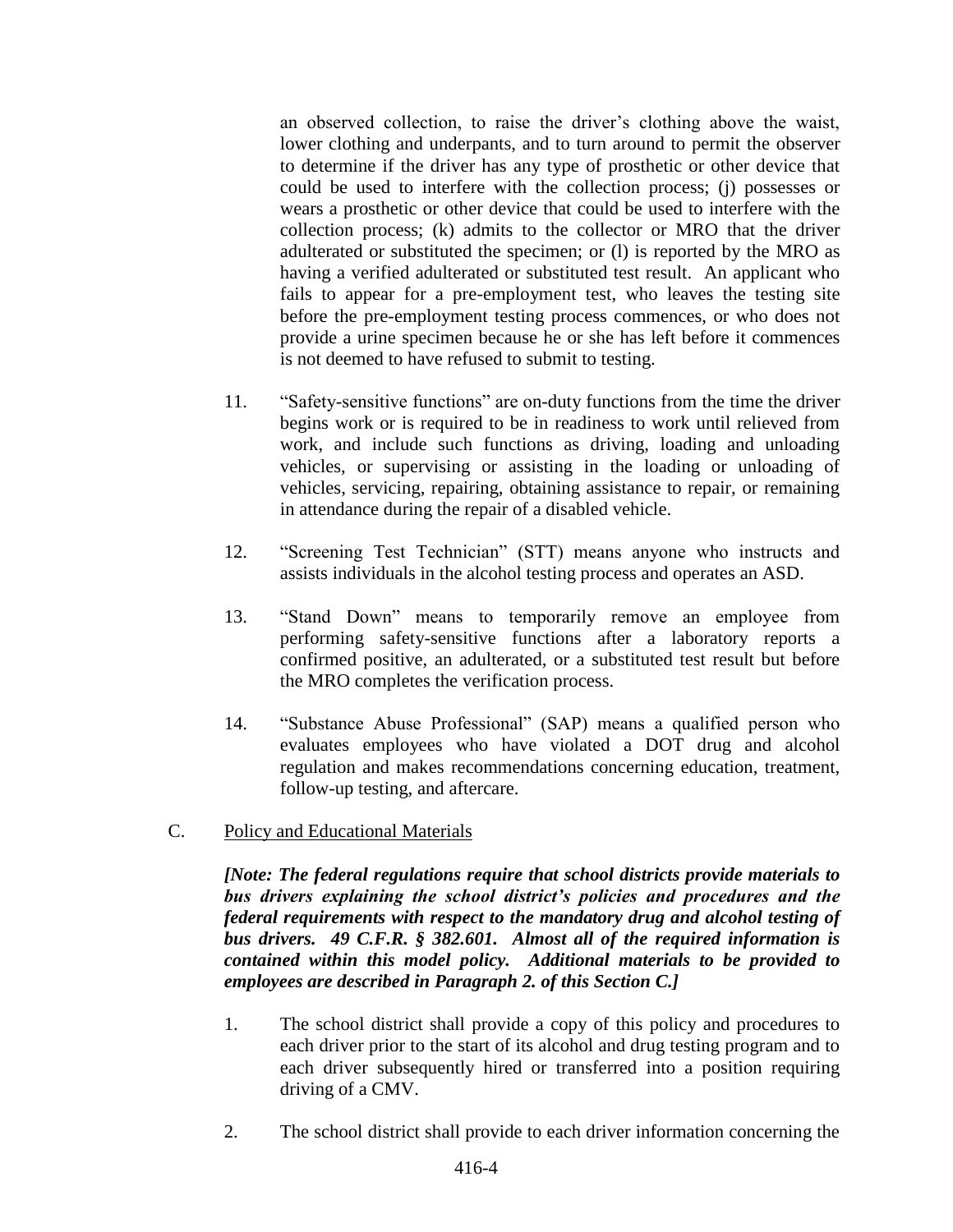effects of alcohol and controlled substances use on an individual's health, work, and personal life; signs and symptoms of an alcohol or drug problem; and available methods of intervening when an alcohol or drug problem is suspected, including confrontation, referral to an employee assistance program, and/or referral to management.

- 3. The school district shall provide written notice to representatives of employee organizations that the information described above is available.
- 4. The school district shall require each driver to sign a statement certifying that he or she has received a copy of the policy and materials. This statement should be in the form of Attachment A to this policy. The school district will maintain the original signed certificate and will provide a copy to the driver if the driver so requests.

*[Note: The federal regulations require a school district to obtain a signed statement from each driver certifying that he or she has received a copy of these materials. 49 C.F.R. § 382.601(d). The original signed certificate must be maintained by the school district and a copy may be provided to the driver.]*

D. Alcohol and Controlled Substances Testing Program Manager

*[Note: School districts are required by the federal regulations to designate a person to answer driver questions about the policy and the education materials described in Section C. above and to notify the drivers of the designation. 49 C.F.R. § 382.601(b)(1).]*

- 1. The program manager will coordinate the implementation, direction, and administration of the alcohol and controlled substances testing policy for bus drivers. The program manager is the principal contact for the collection site, the testing laboratory, the MRO, the BAT, the SAP, and the person submitting to the test. Employee questions concerning this policy shall be directed to the program manager.
- 2. The school district shall designate a program manager and provide written notice of the designation to each driver along with this policy.
- E. Specific Prohibitions for Drivers

# *[Note: The specific prohibitions for drivers are contained, in large part, in 49 C.F.R. §§ 382.201-382.215.]*

1. Alcohol Concentration. No driver shall report for duty or remain on duty requiring the performance of safety-sensitive functions while having an alcohol concentration of 0.04 or greater. Drivers who test greater than 0.04 will be taken out of service and will be subject to evaluation by a professional and retesting at the driver's expense.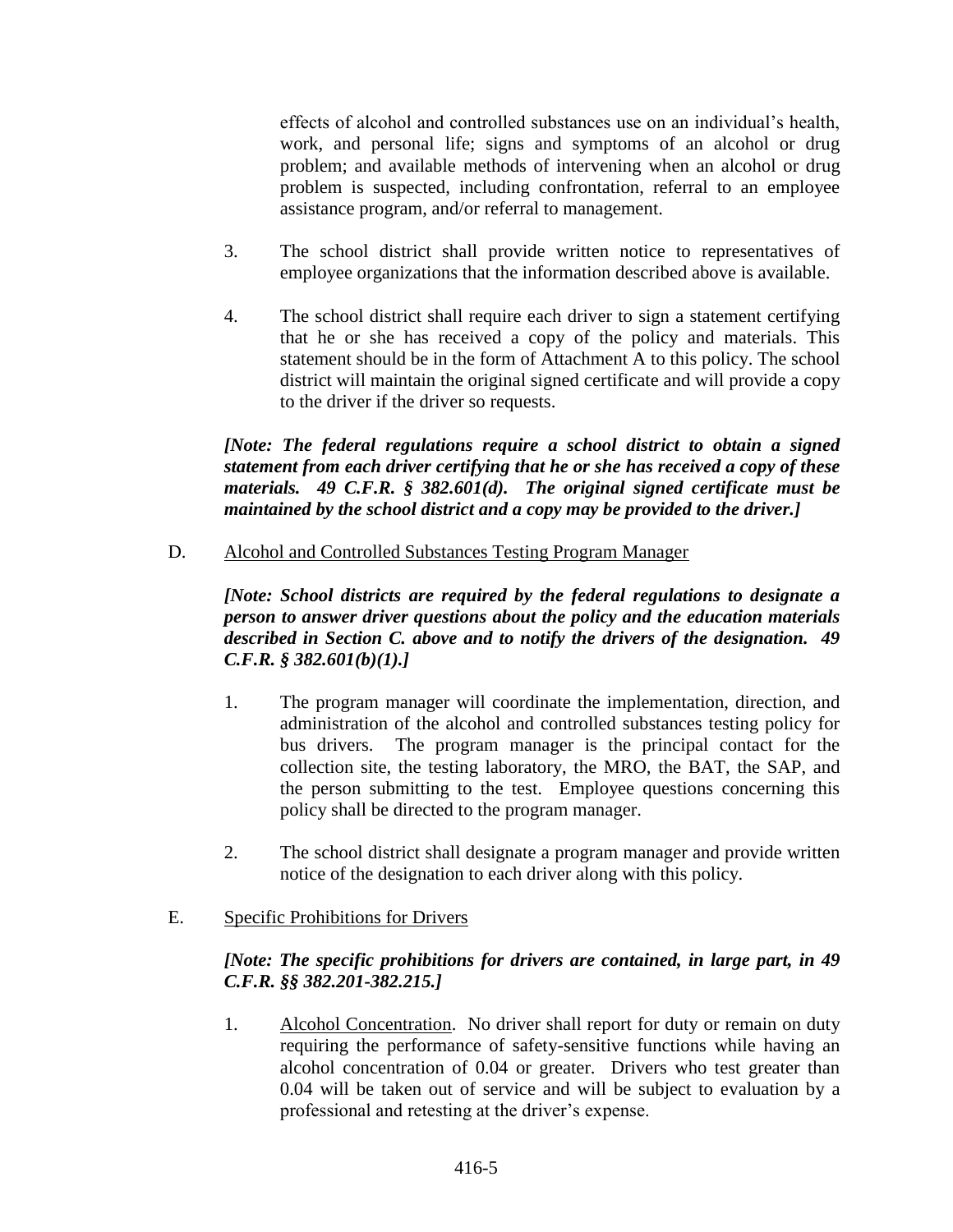- 2. Alcohol Possession. No driver shall be on duty or operate a CMV while the driver possesses alcohol.
- 3. On-Duty Use. No driver shall use alcohol while performing safetysensitive functions.
- 4. Pre-Duty Use. No driver shall perform safety-sensitive functions within four (4) hours after using alcohol.
- 5. Use Following an Accident. No driver required to take a post-accident test shall use alcohol for eight (8) hours following the accident, or until he or she undergoes a post-accident alcohol test, whichever occurs first.
- 6. Refusal to Submit to a Required Test. No driver shall refuse to submit to an alcohol or controlled substances test required by post-accident, random, reasonable suspicion, return-to-duty, or follow-up testing requirements. A verified adulterated or substituted drug test shall be considered a refusal to test.
- 7. Use of Controlled Substances. No driver shall report for duty or remain on duty requiring the performance of safety-sensitive functions when the driver uses any controlled substance, except when the use is pursuant to instructions (which have been presented to the school district) from a licensed physician who has advised the driver that the substance does not adversely affect the driver's ability to safely operate a CMV. Controlled substance includes medical cannabis, regardless of whether the driver is enrolled in the state registry program.
- 8. Positive, Adulterated, or Substituted Test for Controlled Substance. No driver shall report for duty, remain on duty, or perform a safety-sensitive function if the driver tests positive for controlled substances, including medical cannabis, or has adulterated or substituted a test specimen for controlled substances.
- 9. General Prohibition. Drivers are also subject to the general policies and procedures of the school district which prohibit the possession, transfer, sale, exchange, reporting to work under the influence of drugs or alcohol, and consumption of drugs or alcohol while at work or while on school district premises or operating any school district vehicle, machinery, or equipment.
- F. Other Alcohol-Related Conduct

# *[Note: Consequences for drivers engaging in alcohol-related conduct are described in the federal regulations. 49 C.F.R. § 382.505.]*

No driver found to have an alcohol concentration of 0.02 or greater but less than 0.04 shall perform safety-sensitive functions for at least twenty-four (24) hours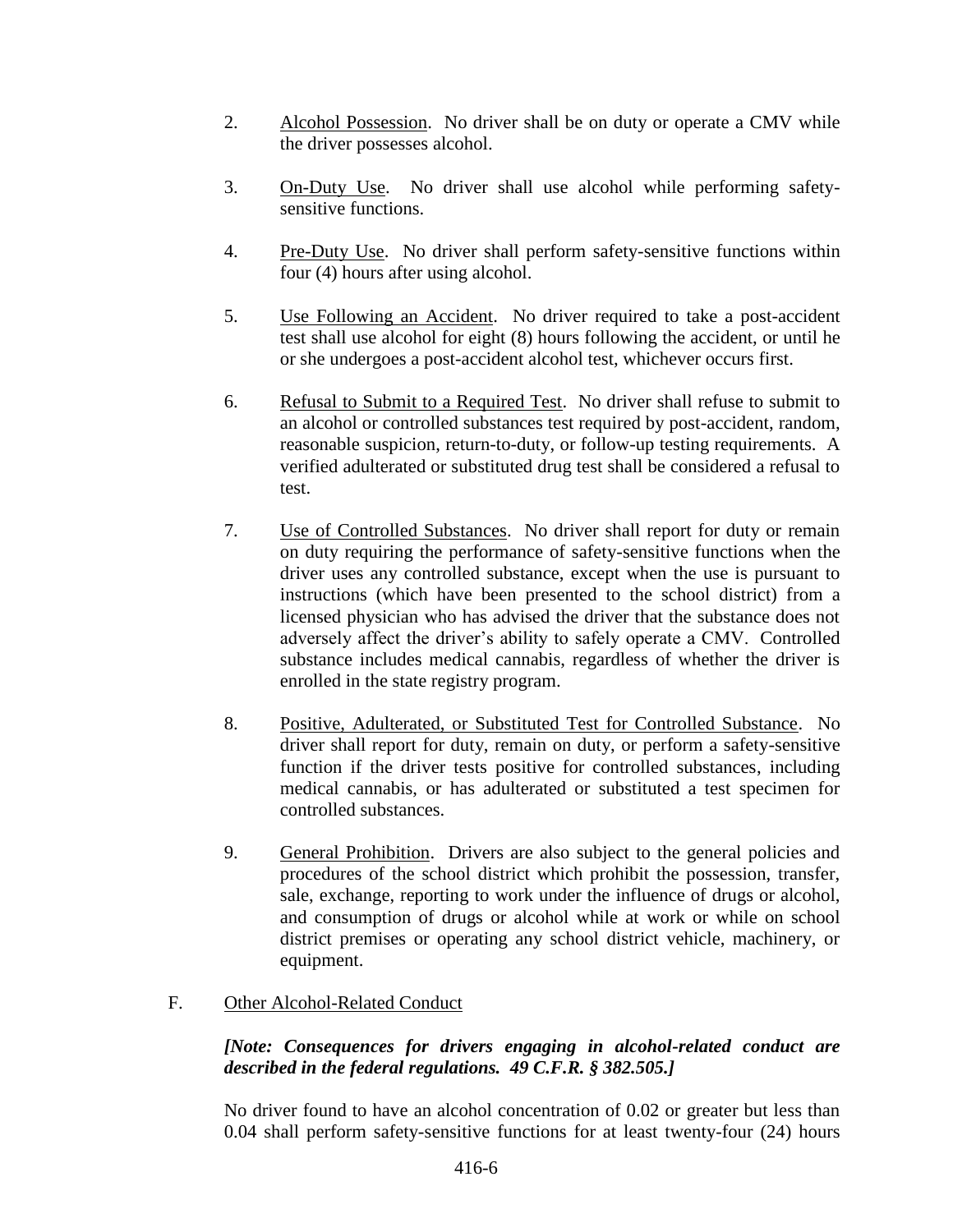following administration of the test. The school district will not take any action under this policy other than removal from safety-sensitive functions based solely on test results showing an alcohol concentration of less than 0.04 but may take action otherwise consistent with law and policy of the school district.

## G. Prescription Drugs

A driver shall inform his or her supervisor if at any time the driver is using a controlled substance pursuant to a physician's prescription. The physician's instructions shall be presented to the school district upon request. Use of a prescription drug shall be allowed if the physician has advised the driver that the prescribed drug will not adversely affect the driver's ability to safely operate a CMV. Use of medical cannabis is prohibited notwithstanding the driver's enrollment in the patient registry.

- H. Testing Requirements
	- 1. Pre-Employment Testing

# *[Note: 49 C.F.R. § 382.301 details the requirements for pre-employment testing.]*

a. A driver applicant shall undergo testing for [alcohol and] controlled substances, including medical cannabis, before the first time the driver performs safety-sensitive functions for the school district.

#### *[Note: A school district is permitted, but not required, to conduct preemployment testing for the use of alcohol. If a school district elects to require pre-employment testing for alcohol, it should include the bracketed text in Subparagraph a., above, and test all applicants uniformly.]*

- b. Tests shall be conducted only after the applicant has received a conditional offer of employment.
- c. In order to be hired, the applicant must test negative and must sign an agreement in the form of Attachment B to this policy, authorizing former employers to release to the school district all information on the applicant's alcohol tests with results of blood alcohol concentration of 0.04 or higher, or verified positive results for controlled substances, including medical cannabis, or refusals to be tested (including verified adulterated or substituted drug test results), or any other violations of DOT agency drug and alcohol testing regulations, or, if the applicant violated the testing regulations, documentation of the applicant's successful completion of DOT return-to-duty requirements (including followup tests), within the preceding two (2) years.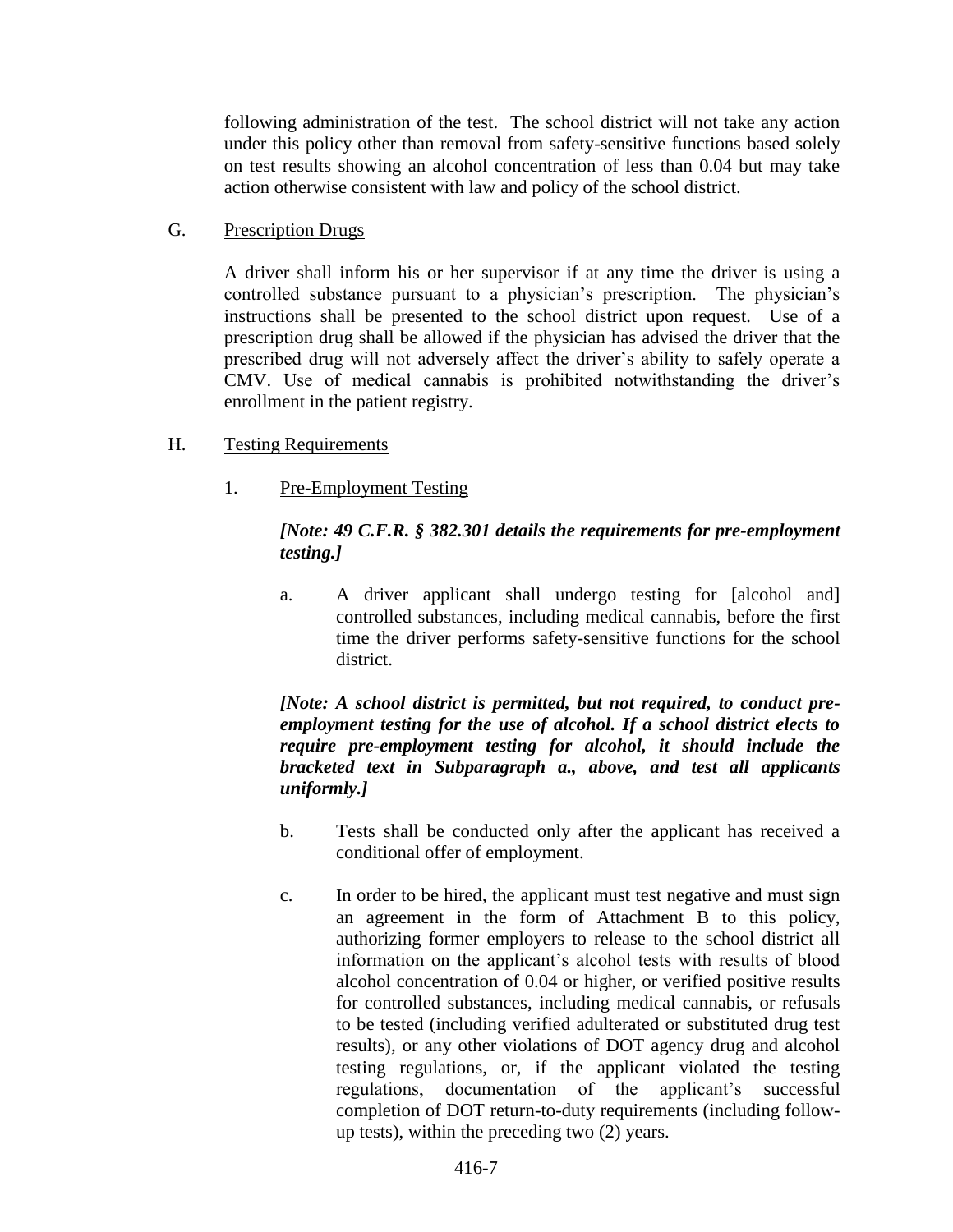*[Note: The federal regulations require school districts to inquire about, obtain, and review alcohol and controlled substances information from prior employers pursuant to a driver's written authorization, prior to the time a driver performs safety-sensitive functions, if feasible. 49 C.F.R. § 382.413 and 49 C.F.R. § 40.25. If not feasible, school districts must not permit the employee to perform safety-sensitive functions for more than thirty (30) days from the date a safety-sensitive function was performed unless the school districts make good faith efforts to obtain the information and to make a record of those efforts to be retained in the driver's qualification file.]*

- d. The applicant also must be asked whether he or she has tested positive, or refused to test, on any pre-employment drug or alcohol test administered by an employer to which the employee, during the last two (2) years, applied for, but did not obtain, safetysensitive transportation work covered by DOT testing rules.
- 2. Post-Accident Testing

#### *[Note: 49 C.F.R. § 382.303 governs post-accident testing of drivers.]*

- a. As soon as practicable following an accident involving a CMV, the school district shall test the driver for alcohol and controlled substances, including medical cannabis, if the accident involved the loss of human life or if the driver receives a citation for a moving traffic violation arising from an accident which results in bodily injury or disabling damage to a motor vehicle.
- b. Drivers should be tested for alcohol use within two (2) hours and no later than eight (8) hours after the accident.
- c. Drivers should be tested for controlled substances, including medical cannabis, no later than thirty-two (32) hours after the accident.
- d. A driver subject to post-accident testing must remain available for testing, or shall be considered to have refused to submit to the test.
- e. If a post-accident alcohol test is not administered within two (2) hours following the accident, the school district shall prepare and maintain on file a record stating the reasons the test was not promptly administered and continue to attempt to administer the alcohol test within eight (8) hours.
- f. If a post-accident alcohol test is not administered within eight (8) hours following the accident or a post-accident controlled substances test is not administered within thirty-two (32) hours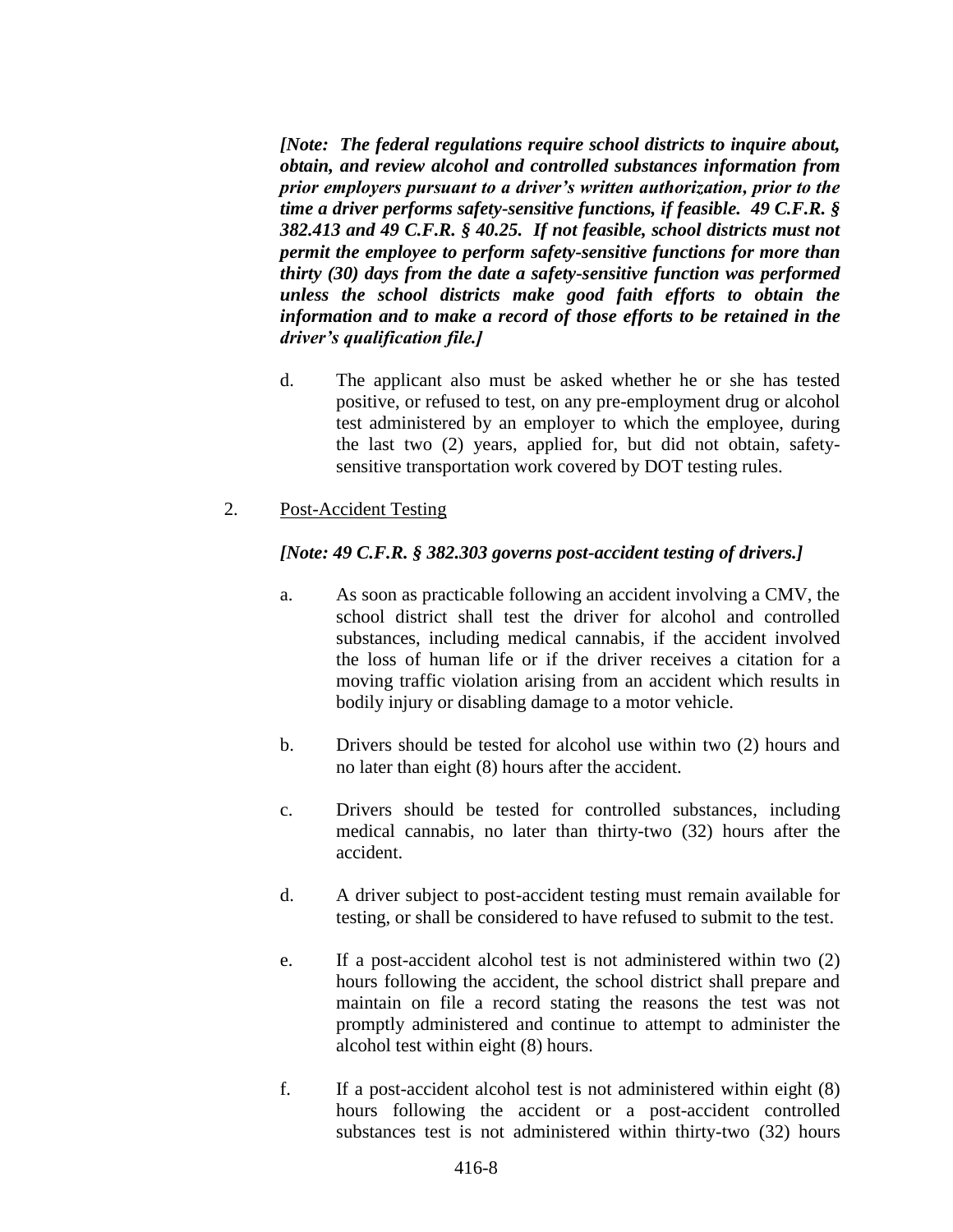following the accident, the school district shall cease attempts to administer the test, and prepare and maintain on file a record stating the reasons for not administering the test.

3. Random Testing

#### *[Note: 49 C.F.R. § 382.305 governs random testing of drivers.]*

a. The school district shall conduct tests on a random basis at unannounced times throughout the year, as required by the federal regulations.

*[Note: The Federal Highway Administration (FHWA) lowered the random alcohol selection and testing rate from 25% of the average number of driver positions to 10% in 1998 and evaluates this minimum percentage each year. School districts can elect to stay at 25% (or a higher percentage) if they do not want to monitor the minimum annual percentage rate set by the FHWA. The random controlled substances selection and testing rate has remained at 50% each year and has not been lowered to 25% as is possible under the regulations.]*

- b. The school district shall test for alcohol at a minimum annual percentage rate of 10% of the average number of driver positions, and for controlled substances, including medical cannabis, at a minimum annual percentage of 50%.
- c. The school district shall adopt a scientifically valid method for selecting drivers for testing, such as random number table or a computer-based random number generator that is matched with identifying numbers of the drivers. Each driver shall have an equal chance of being tested each time selections are made.
- d. Random tests shall be unannounced. Dates for administering random tests shall be spread reasonably throughout the calendar year.
- e. Drivers shall proceed immediately to the collection site upon notification of selection; provided, however, that if the driver is performing a safety-sensitive function, other than driving, at the time of notification, the driver shall cease to perform the function and proceed to the collection site as soon as possible.
- 4. Reasonable Suspicion Testing

## *[Note: 49 C.F.R. § 382.307 governs reasonable suspicion testing of drivers.]*

a. The school district shall require a driver to submit to an alcohol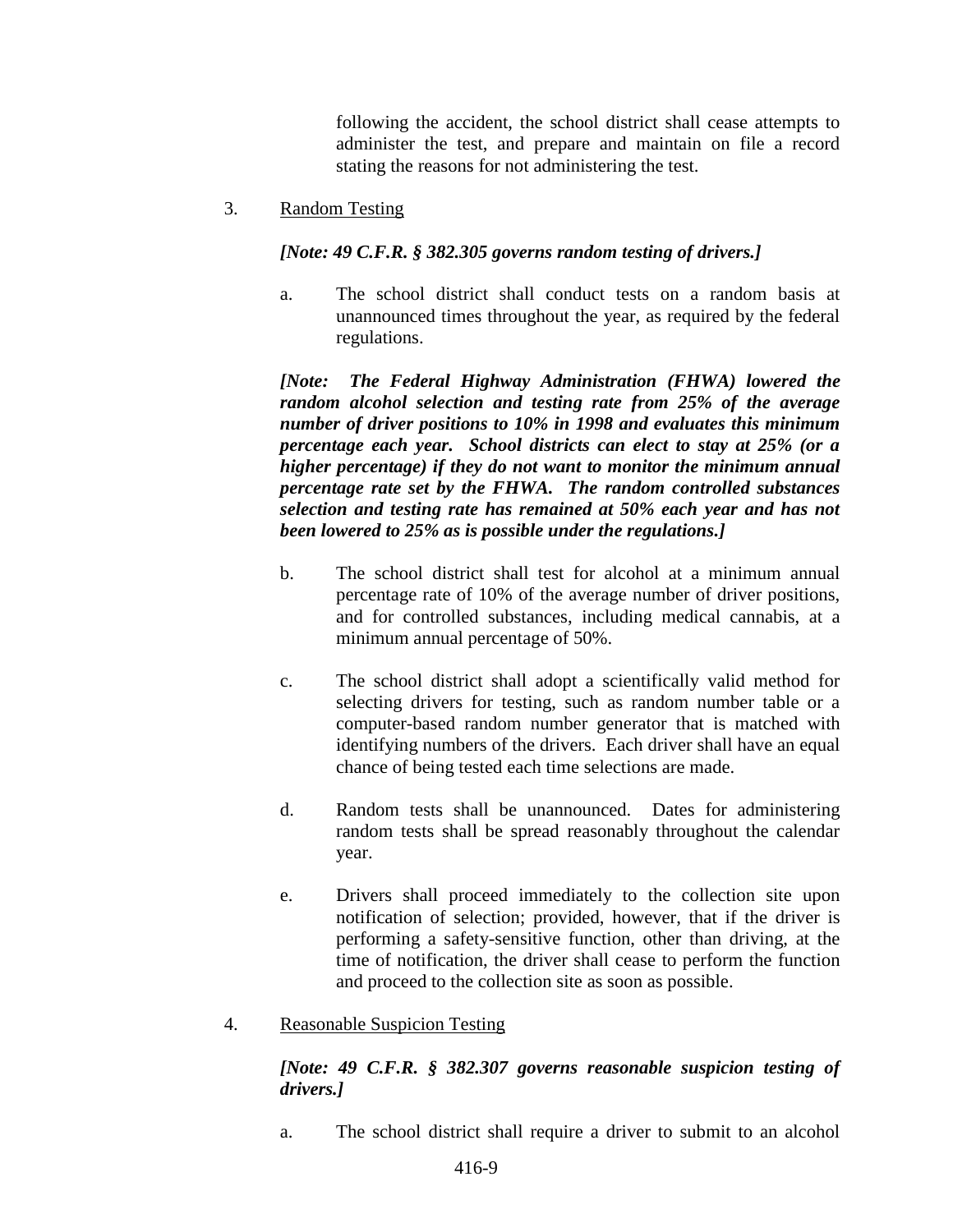test and/or controlled substances, including medical cannabis, test when a supervisor or school district official, who has been trained in accordance with the regulations, has reasonable suspicion to believe that the driver has used alcohol and/or controlled substances, including medical cannabis, on duty or within four (4) hours before coming on duty. The test shall be done as soon as practicable following the observation of the behavior indicative of the use of controlled substances or alcohol.

- b. The reasonable suspicion determination must be based on specific, contemporaneous, articulable observations concerning the driver's appearance, behavior, speech, or body odors. The required observations for reasonable suspicion of a controlled substances violation may include indications of the chronic and withdrawal effects of controlled substances.
- c. Alcohol testing shall be administered within two (2) hours following a determination of reasonable suspicion. If it is not done within two (2) hours, the school district shall prepare and maintain a record explaining why it was not promptly administered and continue to attempt to administer the alcohol test within eight (8) hours. If an alcohol test is not administered within eight (8) hours following the determination of reasonable suspicion, the school district shall cease attempts to administer the test and state in the record the reasons for not administering the test.
- d. The supervisor or school district official who makes observations leading to a controlled substances reasonable suspicion test shall make and sign a written record of the observations within twentyfour (24) hours of the observed behavior or before the results of the drug test are released, whichever is earlier.

## *[Note: 49 C.F.R. §§ 382.309, 40.23(d), and 40.305 govern return-to-duty testing.]*

5. Return-To-Duty Testing. A driver found to have violated this policy shall not return to work until an SAP has determined the employee has successfully complied with prescribed education and/or treatment and until undergoing return-to-duty tests indicating an alcohol concentration of less than 0.02 and a confirmed negative result for the use of controlled substances.

## *[Note: 49 C.F.R. §§ 382.311, 40.307, and 40.309 govern follow-up testing.]*

6. Follow-Up Testing. When an SAP has determined that a driver is in need of assistance in resolving problems with alcohol and/or controlled substances, the driver shall be subject to unannounced follow-up testing as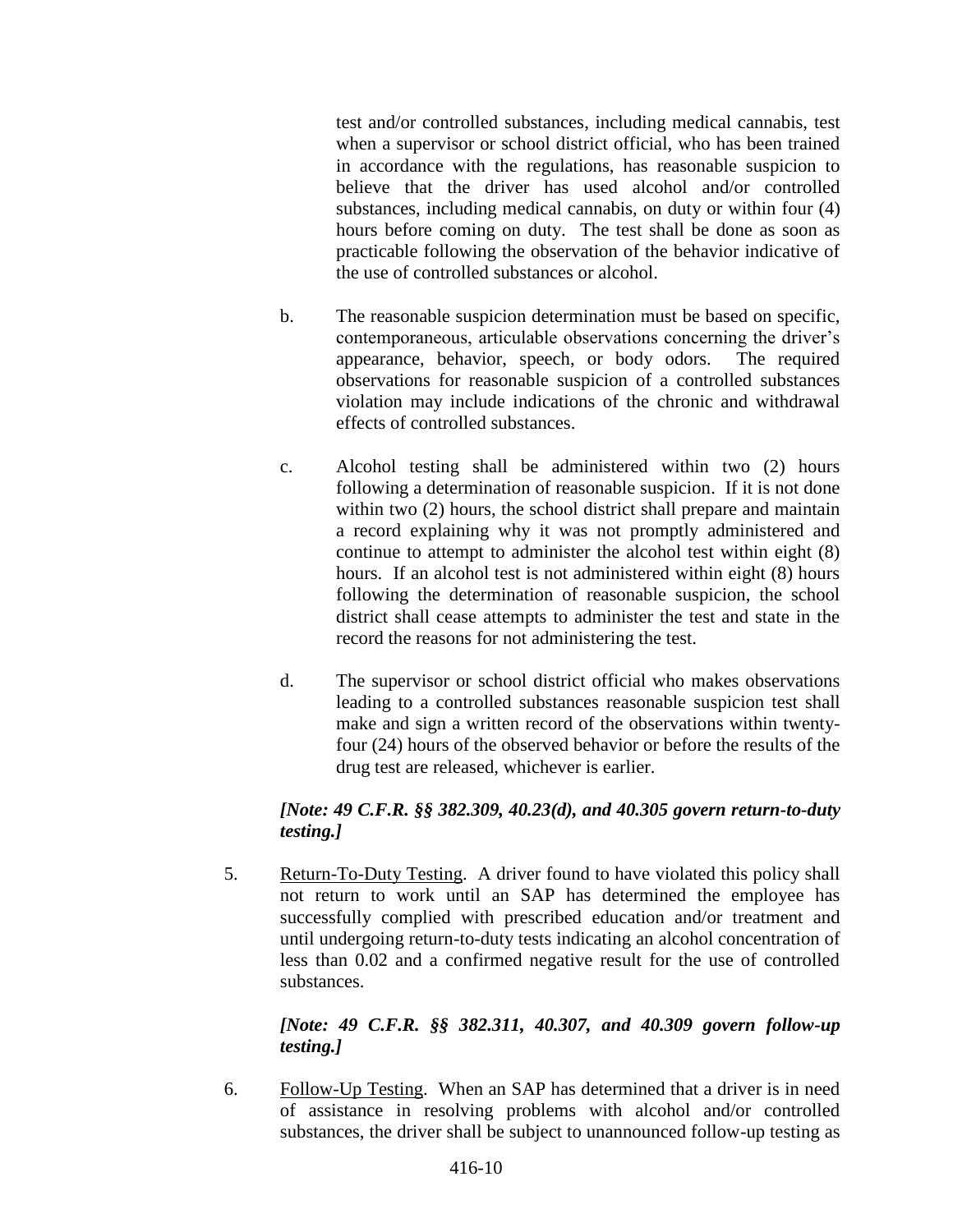directed by the SAP for up to sixty (60) months after completing a treatment program.

7. Refusal to Submit and Attendant Consequences

*[Note: Consequences for refusals to submit to required drug and alcohol tests are addressed generally in 49 C.F.R. §§ 40.191, 40.261, and 382.211. They are more specifically addressed in 49 C.F.R. §§ 382.501- 382.507 and in 49 U.S.C. § 521(b).]*

- a. A driver or driver applicant may refuse to submit to drug and alcohol testing.
- b. Refusal to submit to a required drug or alcohol test subjects the driver or driver applicant to the consequences specified in federal regulations as well as the civil and/or criminal penalty provisions of 49 U.S.C. § 521(b). In addition, a refusal to submit to testing establishes a presumption that the driver or driver applicant would test positive if a test were conducted and makes the driver or driver applicant subject to discipline or disqualification under this policy.
- c. A driver applicant who refuses to submit to testing shall be disqualified from further consideration for the conditionally offered position.
- d. An employee who refuses to submit to testing shall not be permitted to perform safety-sensitive functions and will be considered insubordinate and subject to disciplinary action, up to and including dismissal. If an employee is offered an opportunity to return to a DOT safety-sensitive duty, the employee will be evaluated by an SAP and must submit to a return-to-duty test prior to being considered for reassignment to safety-sensitive functions.
- e. Drivers or driver applicants who refuse to submit to required testing will be required to sign Attachment C to this policy.

#### I. Testing Procedures

1. Drug Testing

## *[Note: The Federal Drug Testing Custody and Control Form (CCF) must be used to document every urine collection required by the DOT drug testing program. 49 C.F.R. § 40.45.]*

a. Drug testing is conducted by analyzing a donor's urine specimen. Split urine samples will be collected in accordance with federal regulations. The donor will provide a urine sample at a designated collection site. The collection site personnel will then pour the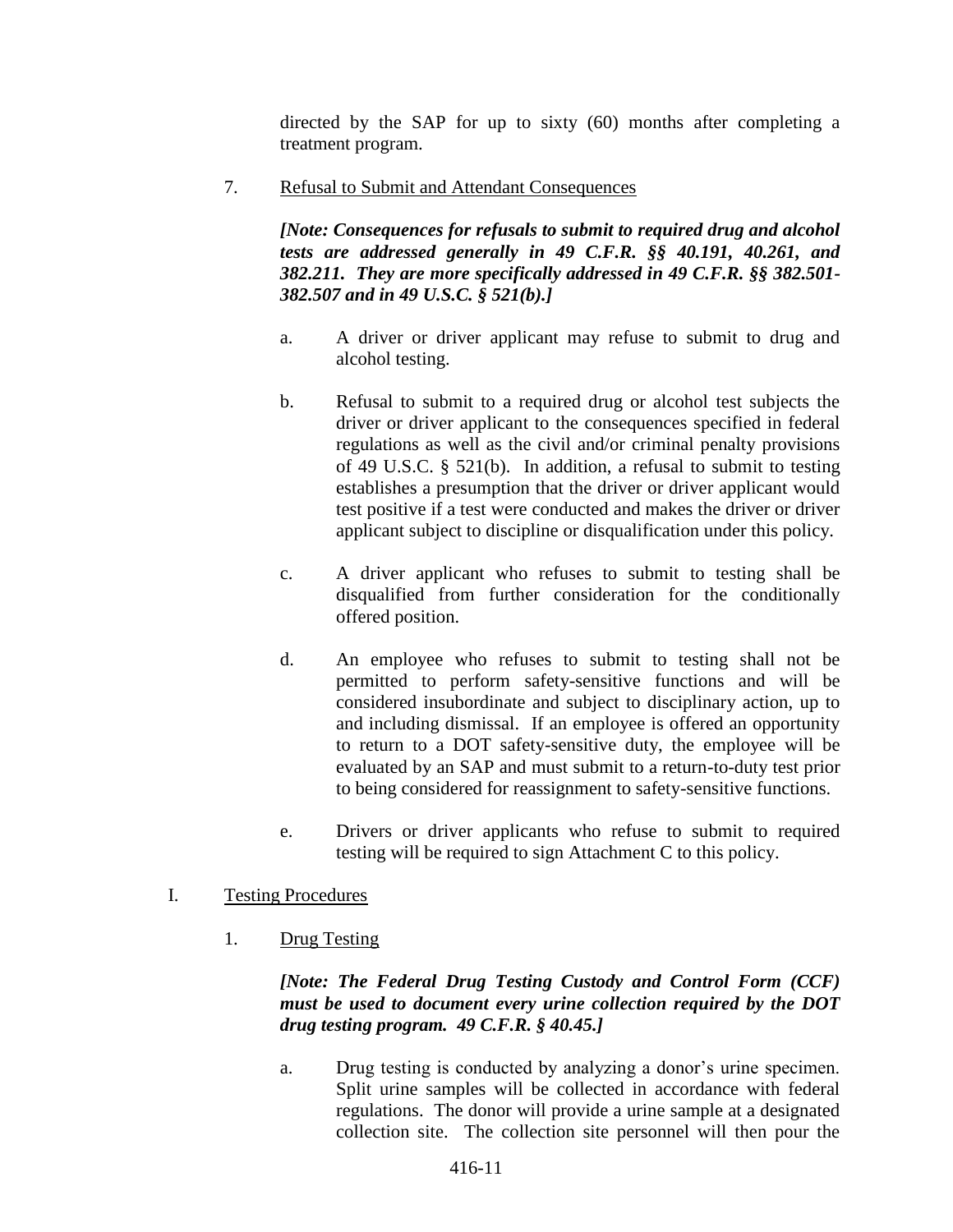sample into two sample bottles, labeled "primary" and "split," seal the specimen bottles, complete the chain of custody form, and prepare the specimen bottles for shipment to the testing laboratory for analysis. The specimen preparation shall be conducted in sight of the donor.

- b. If the donor is unable to provide the appropriate quantity of urine, the collection site person shall instruct the individual to drink up to forty (40) ounces of fluid distributed reasonably through a period of up to three (3) hours to attempt to provide a sample. If the individual is still unable to provide a complete sample, the test shall be discontinued and the school district notified. The DER shall refer the donor for a medical evaluation to determine if the donor's inability to provide a specimen is genuine or constitutes a refusal to test. For pre-employment testing, the school district may elect to not have a referral made, and revoke the employment offer.
- c. Drug test results are reported directly to the MRO by the testing laboratory. The MRO reports the results to the DER. If the results are negative, the school district is informed and no further action is necessary. If the test result is confirmed positive, adulterated, substituted, or invalid, the MRO shall give the donor an opportunity to discuss the test result. The MRO will contact the donor directly, on a confidential basis, to determine whether the donor wishes to discuss the test result. The MRO shall notify each donor that the donor has seventy-two (72) hours from the time of notification in which to request a test of the split specimen at the donor's expense. No split specimen testing is done for an invalid result.
- d. If the donor requests an analysis of the split specimen within seventy-two (72) hours of having been informed of a confirmed positive test, the MRO shall direct, in writing, the laboratory to provide the split specimen to another Department of Health and Human Services – SAMHSA certified laboratory for analysis. If the donor has not contacted the MRO within seventy-two (72) hours, the donor may present the MRO information documenting that serious illness, injury, inability to contact the MRO, lack of actual notice of the confirmed positive test, or other circumstances unavoidably prevented the donor from timely making contact. If the MRO concludes that a legitimate explanation for the donor's failure to contact him/her within seventy-two (72) hours exists, the MRO shall direct the analysis of the split specimen. The MRO will review the confirmed positive test result to determine whether an acceptable medical reason for the positive result exists. The MRO shall confirm and report a positive test result to the DER and the employee when no legitimate medical reason for a positive test result as received from the testing laboratory exists.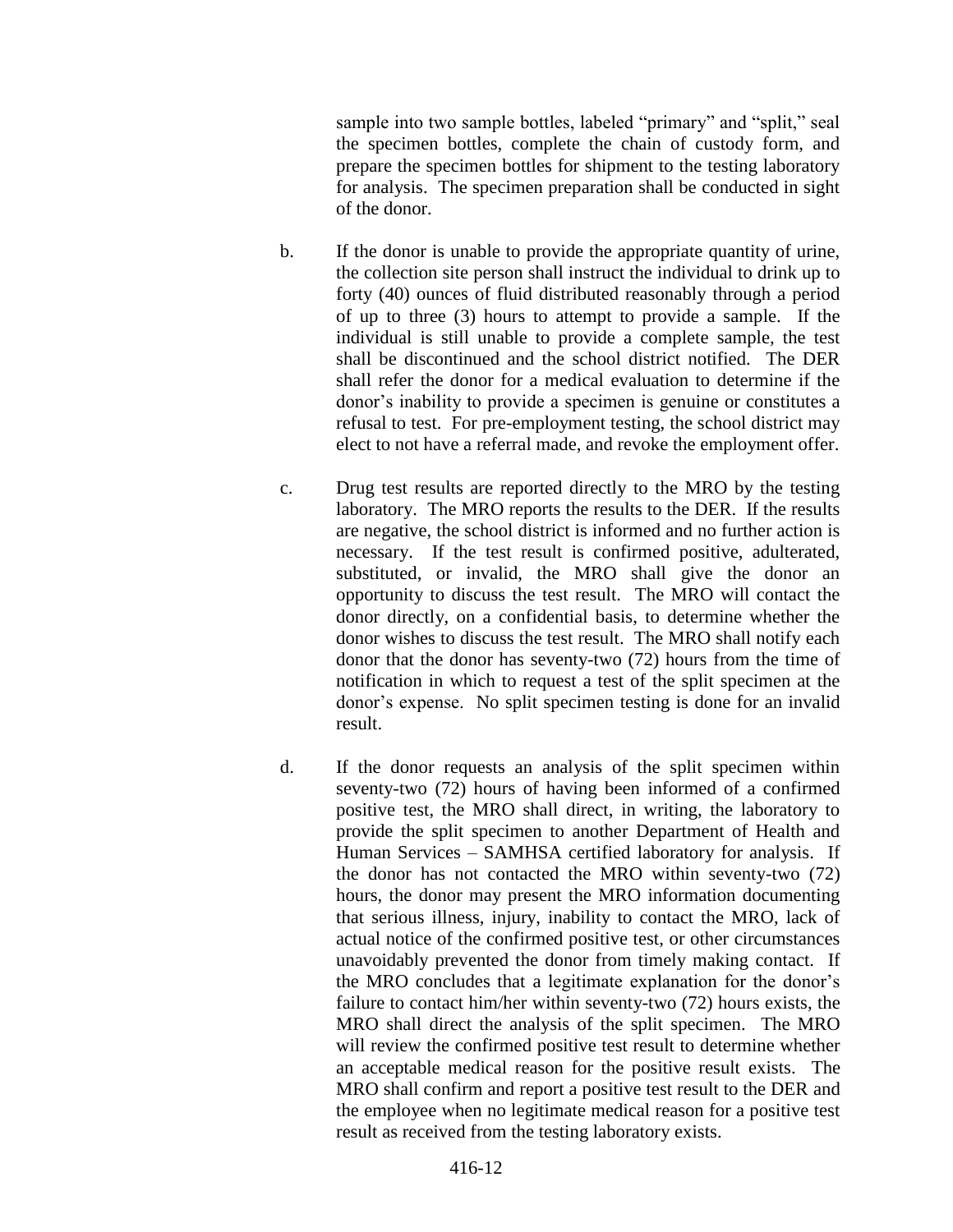- e. If, after making reasonable efforts and documenting those efforts, the MRO is unable to reach the donor directly, the MRO must contact the DER who will direct the donor to contact the MRO. If the DER is unable to contact the donor, the donor will be suspended from performing safety-sensitive functions.
- f. The MRO may confirm the test as a positive without having communicated directly with the donor about the test results under the following circumstances:
	- (1) The donor expressly declines the opportunity to discuss the test results;
	- (2) The donor has not contacted the MRO within seventy-two (72) hours of being instructed to do so by the DER; or
	- (3) The MRO and the DER, after making and documenting all reasonable efforts, have not been able to contact the donor within ten (10) days of the date the confirmed test result was received from the laboratory.

#### 2. Alcohol Testing

## *[Note: The DOT Alcohol Testing Form (ATF) must be used for every DOT alcohol test. 49 C.F.R. § 40.225]*

- a. The federal alcohol testing regulations require testing to be administered by a BAT using an EBT or an STT using an ASD. EBTs and ASDs can be used for screening tests but only EBTs can be used for confirmation tests.
- b. Any test result less than 0.02 alcohol concentration is considered a "negative" test.
- c. If the donor is unable to provide sufficient saliva for an ASD, the DER will immediately arrange to use an EBT. If the donor attempts and fails to provide an adequate amount of breath, the school district will direct the donor to obtain a written evaluation from a licensed physician to determine if the donor's inability to provide a breath sample is genuine or constitutes a refusal to test.
- d. If the screening test results show alcohol concentration of 0.02 or higher, a confirmatory test conducted on an EBT will be required to be performed between fifteen (15) and thirty (30) minutes after the completion of the screening test.
- e. Alcohol tests are reported directly to the DER.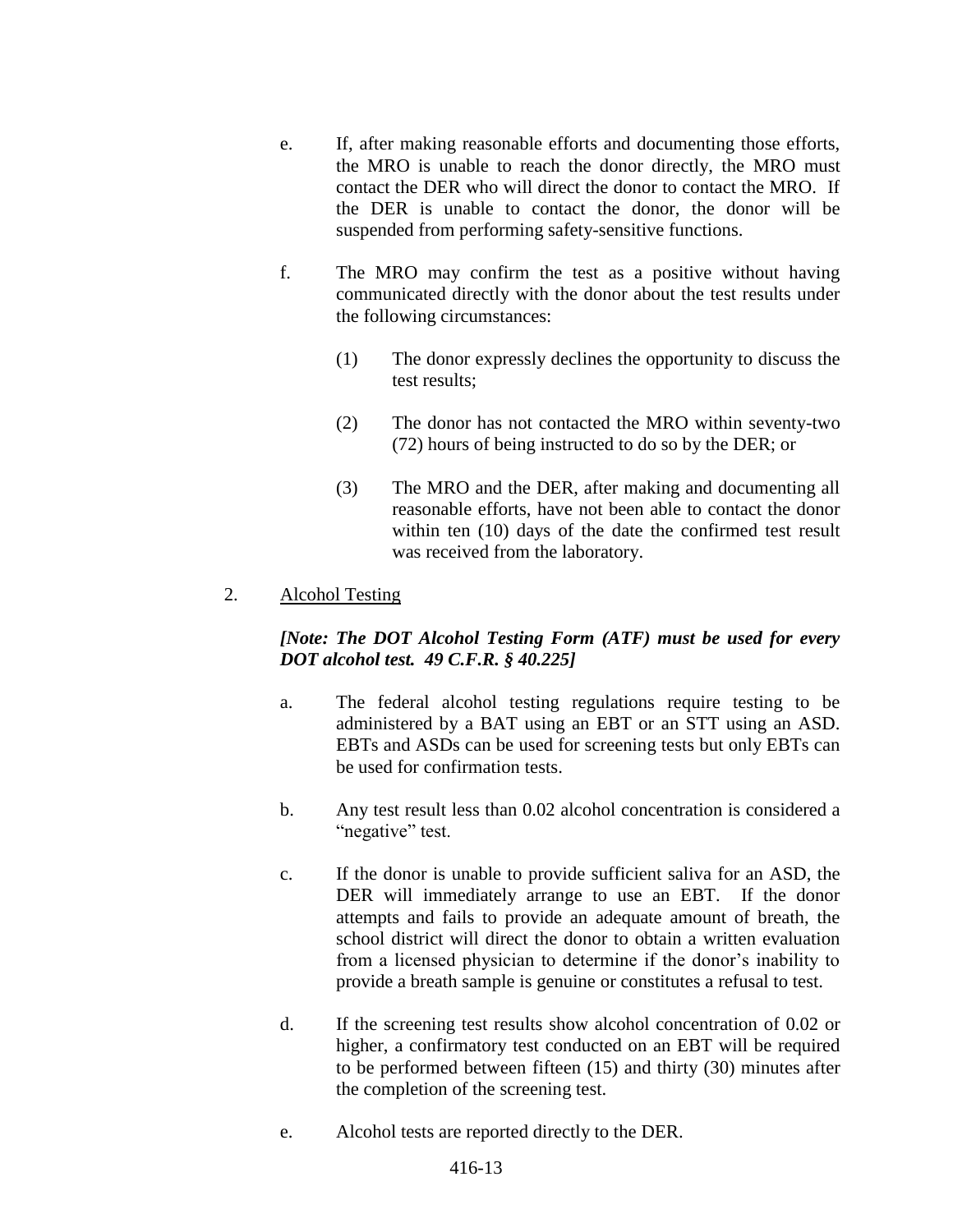- J. Driver/Driver Applicant Rights
	- 1. All drivers and driver applicants subject to the controlled substances testing provisions of this policy who receive a confirmed positive test result for the use of controlled substances have the right to request, at the driver's or driver applicant's expense, a confirming retest of the split urine sample. If the confirming retest is negative, no adverse action will be taken against the driver, and a driver applicant will be considered for employment.

*[Note: The limitation on discharge in Paragraph 2., below, is contained solely in Minnesota law. State law is preempted by federal laws and regulations as it relates to drivers of commercial motor vehicles (such as bus drivers). See Minn. Stat. § 221.031, Subd. 10. Nevertheless, school districts may decide to comply with the state law requirements for various reasons (such as to treat all school district employees equally since employees subject to testing only under state law are accorded these additional rights). Consultation with the school district's legal counsel is recommended.]*

- 2. The school district will not discharge a driver who, for the first time, receives a confirmed positive drug or alcohol test UNLESS:
	- a. The school district has first given the employee an opportunity to participate in, at the employee's own expense or pursuant to coverage under an employee benefit plan, either a drug or alcohol counseling or rehabilitation program, whichever is more appropriate, as determined by the school district after consultation with the SAP; and
	- b. The employee refuses to participate in the recommended program, or fails to successfully complete the program as evidenced by withdrawal before its completion or by a positive test result on a confirmatory test after completion of the program.
	- c. This limitation on employee discharge does not bar discharge of an employee for reasons independent of the first confirmed positive test result.
- K. Testing Laboratory

The testing laboratory for controlled substances will be [*name, address, telephone number*], which is a laboratory certified by the Department of Health and Human Services – SAMHSA to perform controlled substances testing pursuant to federal regulations.

L. Confidentiality of Test Results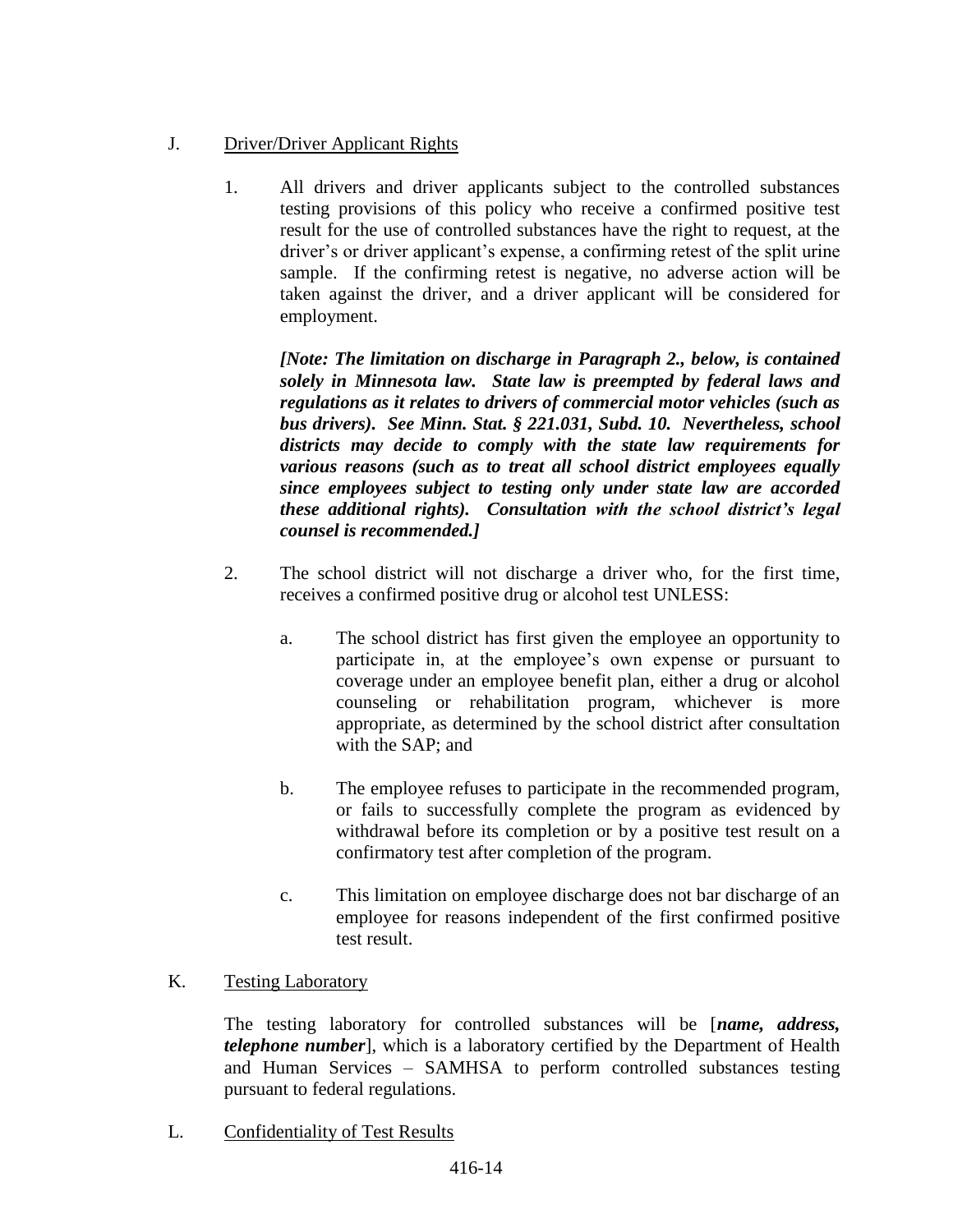All alcohol and controlled substances test results and required records of the drug and alcohol testing program are considered confidential information under federal law and private data on individuals as that phrase is defined in Minn. Stat. Ch. 13. Any information concerning the individual's test results and records shall not be released without written permission of the individual, except as provided for by regulation or law.

#### M. Recordkeeping Requirements and Retention of Records

1. The school district shall keep and maintain records in accordance with the federal regulations in a secure location with controlled access.

*[Note: The federal recordkeeping requirements for school districts are detailed in the federal regulations 49 C.F.R. §§ 382.401 et seq. and 40.331. The DOT publishes a guide to the recordkeeping requirements of mandatory drug and alcohol testing for persons with a commercial driver's license as part of its Alcohol & Drugs: DOT Compliance Manual.]*

2. The required records shall be retained for the following minimum periods:

Basic records 5 years 5 years 5 years 5 years 5 years 5 years 5 years 5 years 5 years 5 years 5 years 5 years 5 years 5 years 5 years 5 years 5 years 5 years 5 years 5 years 5 years 5 years 5 years 5 years 6 years 5 years

"Basic records" includes records of: (a) alcohol test results with concentration of 0.02 or greater; (b) verified positive drug test results; (c) refusals to submit to required tests (including substituted or adulterated drug test results); (d) SAP reports; (e) all follow-up tests and schedules for follow-up tests; (f) calibration documentation; (g) administration of the testing programs; and (h) each annual calendar year summary.

| Information obtained from previous employers    | 3 years    |
|-------------------------------------------------|------------|
| Collection records                              | 2 years    |
| Negative and cancelled drug tests               | 1 year     |
| Alcohol tests with less than 0.02 concentration | 1 year     |
| Education and training records                  | indefinite |

"Education and training records" must be maintained while the individuals perform the functions which require training and for the two (2) years after ceasing to perform those functions.

#### N. Training

The school district shall ensure all persons designated to supervise drivers receive training. The designated employees shall receive at least sixty (60) minutes of training on alcohol misuse and at least sixty (60) minutes of training on controlled substances use. The training shall include physical, behavioral, speech, and performance indicators of probable misuse of alcohol and use of controlled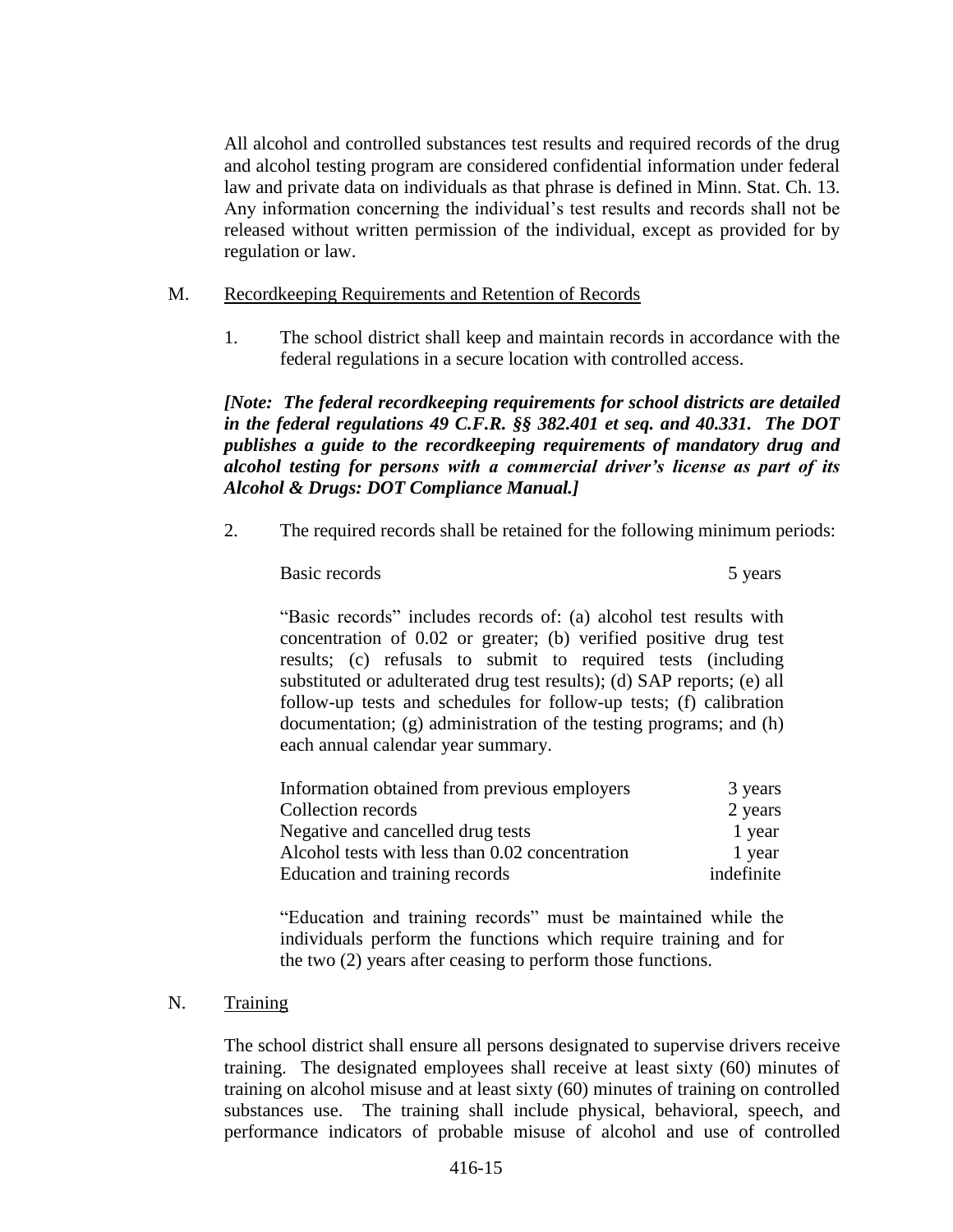substances. The training will be used by the supervisors to make determinations of reasonable suspicion.

- O. Consequences of Prohibited Conduct and Enforcement
	- 1. Removal. The school district shall remove a driver who has engaged in prohibited conduct from safety-sensitive functions. A driver shall not be permitted to return to safety-sensitive functions until and unless the returnto-duty requirements of federal DOT regulations have been completed.
	- 2. Referral, Evaluation, and Treatment
		- a. A driver or driver applicant who has engaged in prohibited conduct shall be provided a listing of SAPs readily available to the driver or applicant and acceptable to the school district.

## *[Note: Subparagraphs b. and c., below, are based on the provisions of 49 C.F.R. § 40.289.]*

b. If the school district offers a driver an opportunity to return to a DOT safety-sensitive duty following a violation, the driver must be evaluated by an SAP and the driver is required to successfully comply with the SAP's evaluation recommendations (education, treatment, follow-up evaluation(s), and/or ongoing services). The school district is not required to provide an SAP evaluation or any subsequent recommended education or treatment.

*[Note: School districts are not required to comply with state law governing drug and alcohol testing when the individuals are subject to the federal laws and regulations (i.e., bus drivers). If a school district, after consultation with legal counsel, chooses to comply voluntarily with these requirements, Subparagraph b., above, can be modified as follows:*

- *b. The school district will offer a driver an opportunity to return to a DOT safety-sensitive duty following an employee's first positive test result on a confirmatory test if no reasons independent of the first test result for discharge exist. Otherwise, the school district may choose, but is not required, to provide an SAP evaluation or any subsequent recommended education or treatment.]*
- c. Drivers are responsible for payment for SAP evaluations and services unless a collective bargaining agreement or employee benefit plan provides otherwise.
- d. Drivers who engage in prohibited conduct also are required to comply with follow-up testing requirements.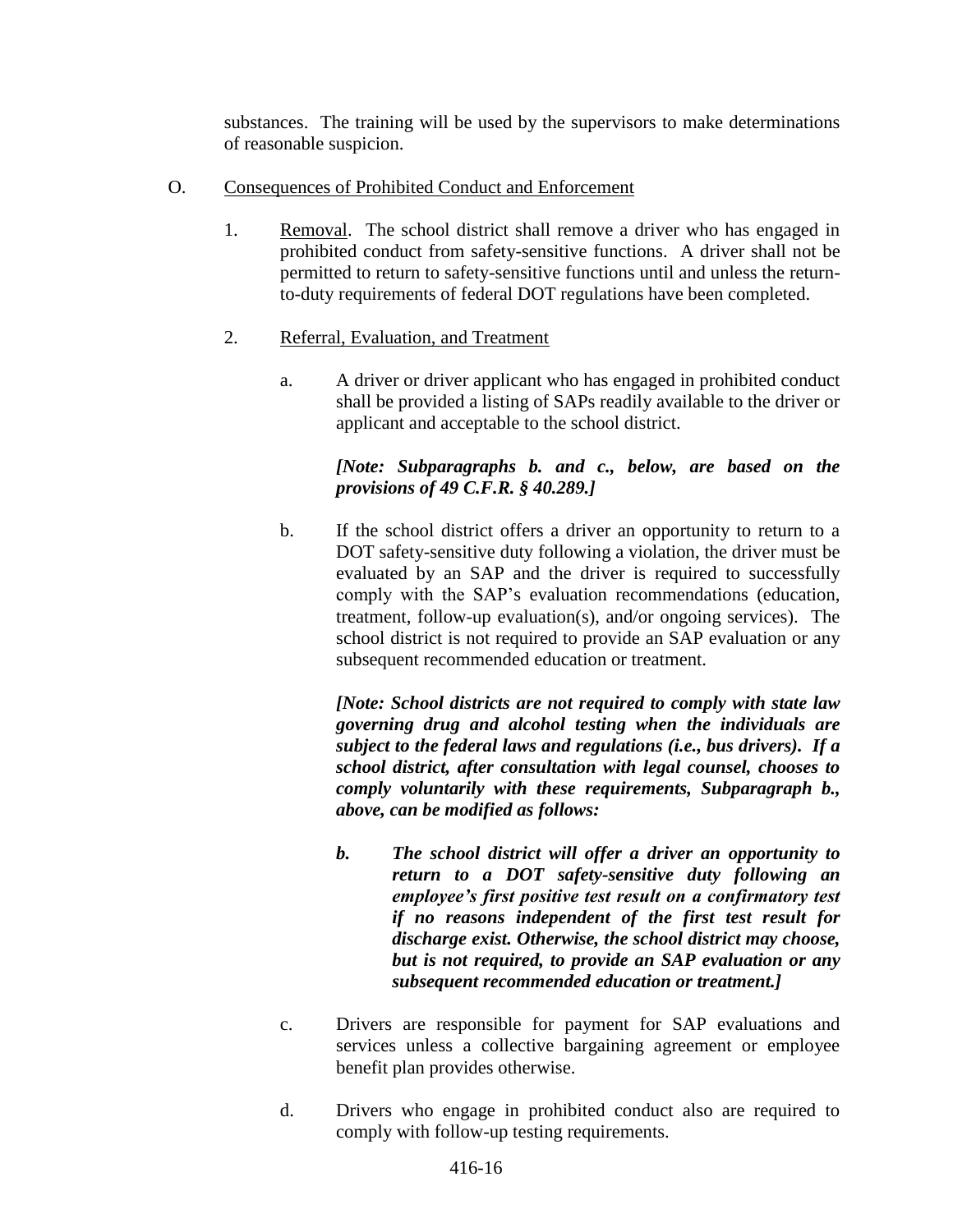## 3. Disciplinary Action

- a. Any driver who refuses to submit to post-accident, random, reasonable suspicion, or follow-up testing not only shall not perform or continue to perform safety-sensitive functions, but also may be subject to disciplinary action, which may include immediate suspension without pay and/or immediate discharge.
- b. Drivers who test positive with verification of a confirmatory test or are otherwise found to be in violation of this policy or the federal regulations shall be subject to disciplinary action, which may include immediate suspension without pay and/or immediate discharge.
- c. Nothing in this policy limits or restricts the right of the school district to discipline or discharge a driver for conduct which not only constitutes prohibited conduct under this policy but also violates the school district's other rules or policies.

## P. Other Testing

The school district may request or require that drivers submit to drug and alcohol testing other than that required by federal law. For example, drivers may be requested or required to undergo drug and alcohol testing on an annual basis as part of a routine physical examination. Such additional testing of drivers will be conducted only in accordance with the provisions of this policy and as provided in Minn. Stat. §§ 181.950-181.957. For purposes of such additional, non-mandatory testing, drivers fall within the definition of "other employees" covered by Section IV. of this policy.

*[Note: When the testing of drivers complies with federal testing requirements and procedures, school districts clearly are exempt from the state drug and alcohol testing requirements in Minn. Stat. §§ 181.950-181.957. See Minn. Stat. § 221.031, Subd. 10. When testing beyond the federally mandated requirements, however, school districts still must comply with state law.]*

## **IV. DRUG AND ALCOHOL TESTING FOR OTHER EMPLOYEES**

The school district may request or require drug and alcohol testing for other school district personnel, i.e., employees who are not school bus drivers, or job applicants for such positions. The school district does not have a legal duty to request or require any employee or job applicant to undergo drug and alcohol testing as authorized in this policy, except for school bus drivers and other drivers of CMVs who are subject to federally mandated testing. (See Section III. of this policy.) If a school bus driver is requested or required to submit to drug or alcohol testing beyond that mandated by federal law, the provisions of Section IV. of this policy will be applicable to such testing.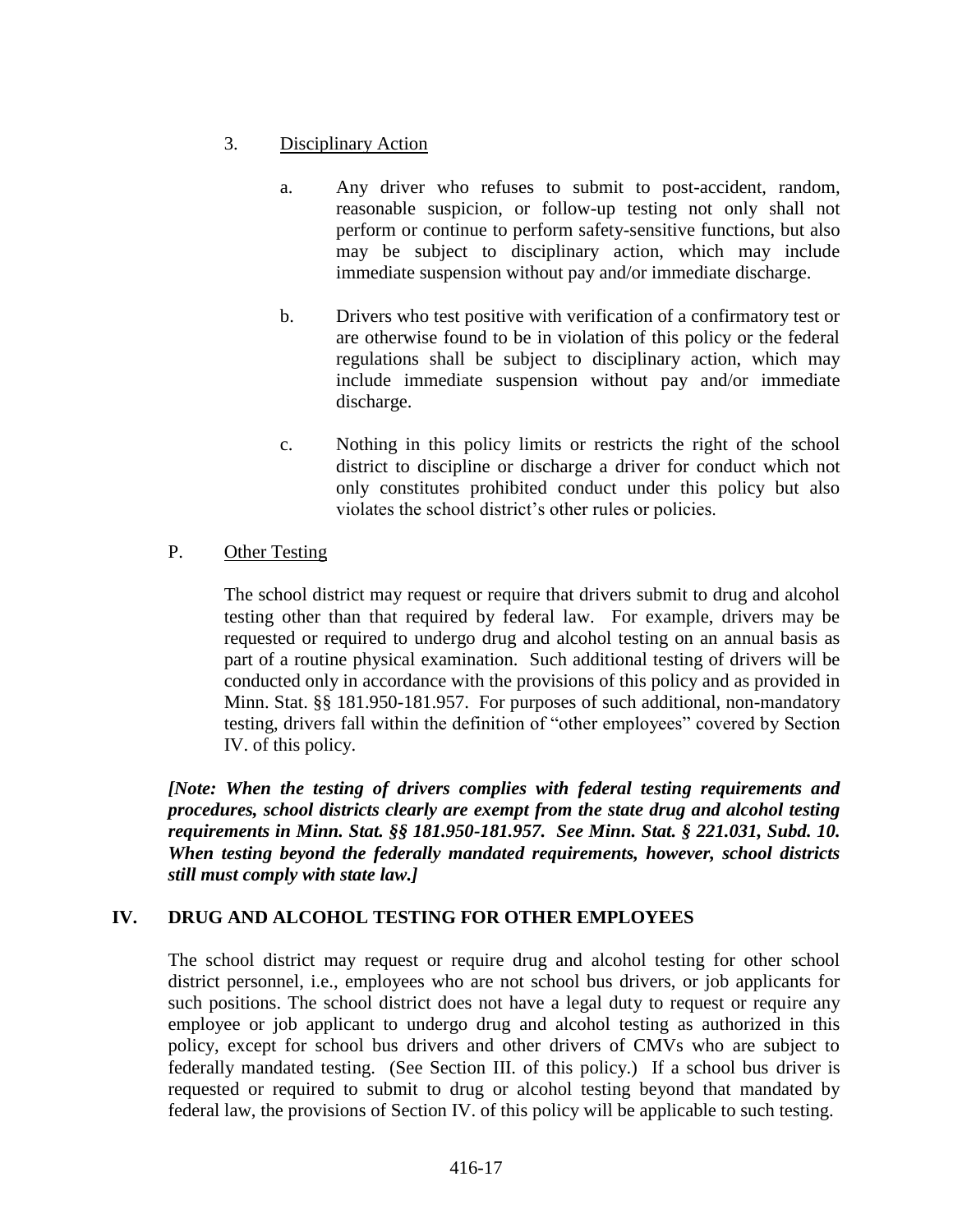- A. Circumstances Under Which Drug or Alcohol Testing May Be Requested or Required:
	- 1. General Limitations
		- a. The school district will not request or require an employee or job applicant whose position does not require a commercial driver's license to undergo drug or alcohol testing, unless the testing is done pursuant to this drug and alcohol testing policy; and is conducted by a testing laboratory which participates in one of the programs listed in Minn. Stat. § 181.953, Subd. 1.
		- b. The school district will not request or require an employee or job applicant whose position does not require a commercial driver's license to undergo drug and alcohol testing on an arbitrary and capricious basis.
	- 2. Job Applicant Testing

The school district may request or require any job applicant whose position does not require a commercial driver's license to undergo drug and alcohol testing, provided a job offer has been made to the applicant and the same test is requested or required of all job applicants conditionally offered employment for that position. If a job applicant has received a job offer which is contingent on the applicant's passing drug and alcohol testing, the school district may not withdraw the offer based on a positive test result from an initial screening test that has not been verified by a confirmatory test. In the event the job offer is subsequently withdrawn, the school district shall notify the job applicant of the reason for its action.

3. Random Testing

The school district may request or require employees to undergo drug and alcohol testing on a random selection basis only if they are employed in safety-sensitive positions.

4. Reasonable Suspicion Testing

The school district may request or require any employee to undergo drug and alcohol testing if the school district has a reasonable suspicion that the employee:

- a. is under the influence of drugs or alcohol;
- b. has violated the school district's written work rules prohibiting the use, possession, sale, or transfer of drugs or alcohol while the employee is working or while the employee is on the school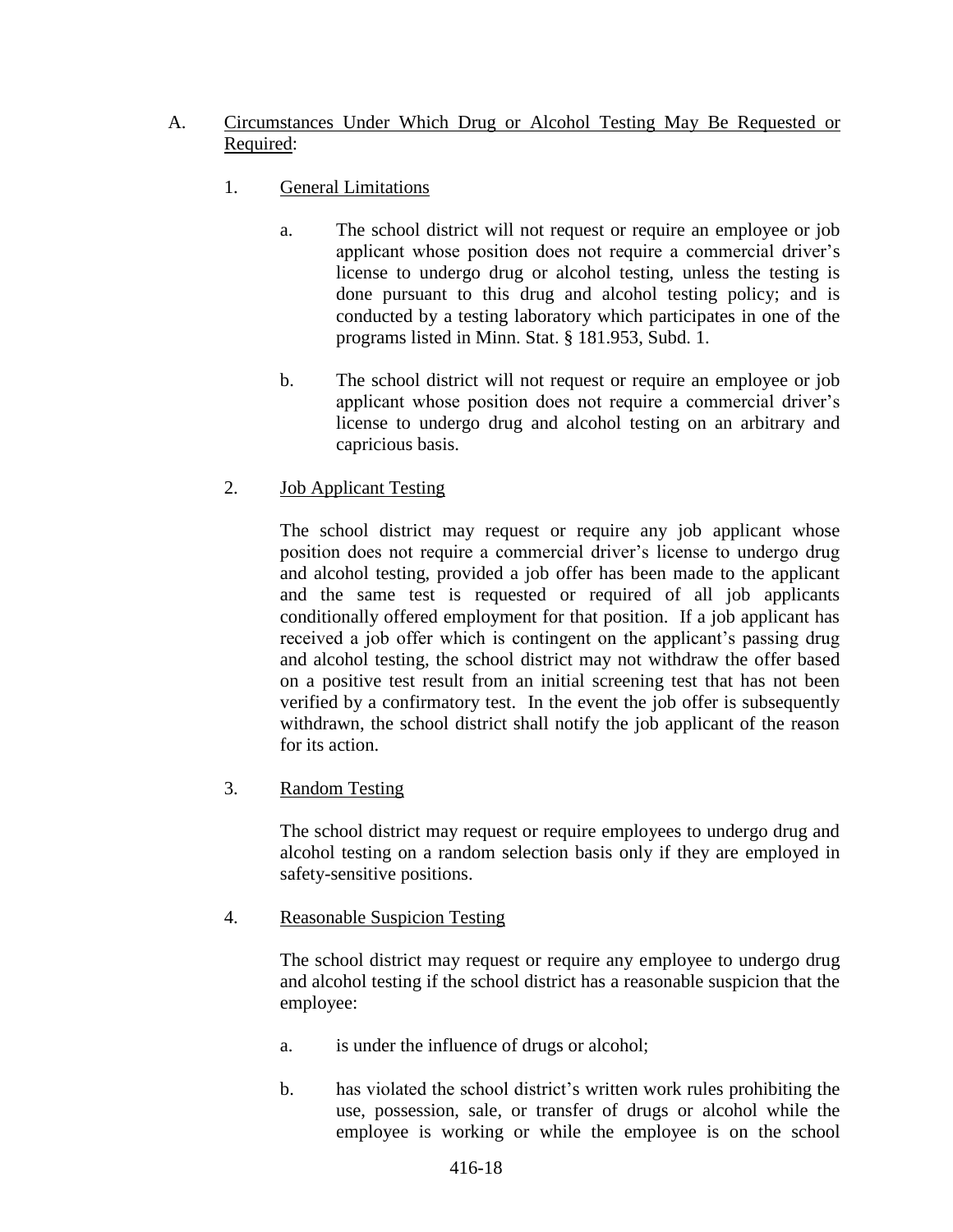district's premises or operating the school district's vehicles, machinery, or equipment;

- c. has sustained a personal injury, as that term is defined in Minn. Stat. § 176.011, Subd. 16, or has caused another employee to sustain a personal injury; or
- d. has caused a work-related accident or was operating or helping to operate machinery, equipment, or vehicles involved in a workrelated accident.

# 5. Treatment Program Testing

The school district may request or require any employee to undergo drug and alcohol testing if the employee has been referred by the school district for chemical dependency treatment or evaluation or is participating in a chemical dependency treatment program under an employee benefit plan, in which case the employee may be requested or required to undergo drug and alcohol testing without prior notice during the evaluation or treatment period and for a period of up to two (2) years following completion of any prescribed chemical dependency treatment program.

## 6. Routine Physical Examination Testing

The school district may request or require any employee to undergo drug and alcohol testing as part of a routine physical examination provided the drug or alcohol test is requested or required no more than once annually and the employee has been given at least two weeks' written notice that a drug or alcohol test may be requested or required as part of the physical examination.

## B. No Legal Duty to Test

The school district does not have a legal duty to request or require any employee or job applicant whose position does not require a commercial driver's license to undergo drug and alcohol testing.

## C. Definitions

- 1. "Drug" means a controlled substance as defined in Minnesota Statutes, including medical cannabis, regardless of enrollment in the state registry program.
- 2. "Drug and alcohol testing," "drug or alcohol testing," and "drug or alcohol test" mean analysis of a body component sample according to the standards established under one of the programs listed in Minn. Stat. § 181.953, Subd. 1, for the purpose of measuring the presence or absence of drugs, alcohol, or their metabolites in the sample tested.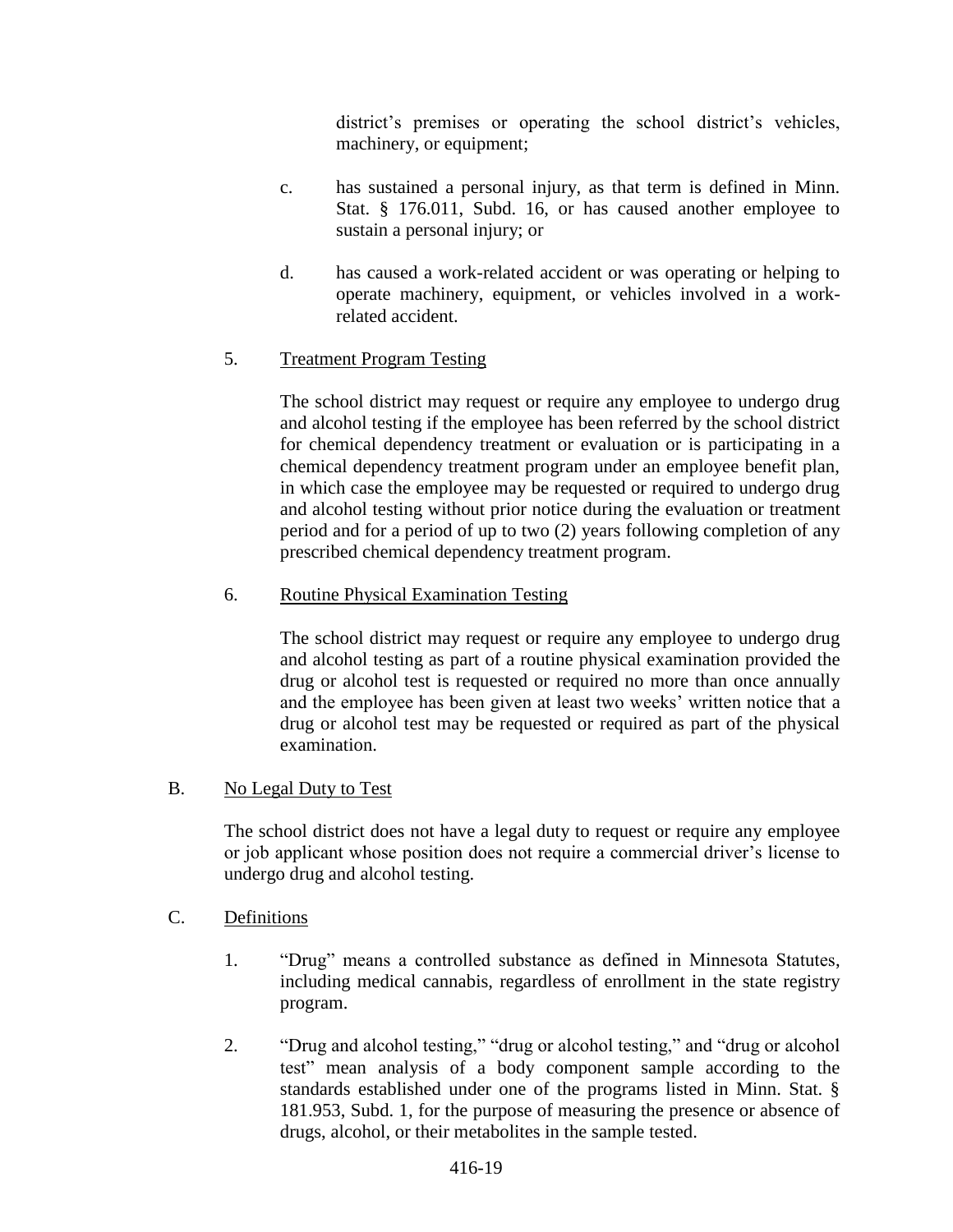- 3. "Other Employees" means any persons, independent contractors, or persons working for an independent contractor who perform services for the school district for compensation, either full time or part time, in whatever form, except for persons whose positions require a commercial driver's license, and includes both professional and nonprofessional personnel. Persons whose positions require a commercial driver's license are primarily governed by the provisions of the school district's drug and alcohol testing policy relating to school bus drivers (Section III.). To the extent that the drug and alcohol testing of persons whose positions require a commercial driver's license is not mandated by federal law and regulations, such testing shall be governed by Section IV. of this policy and the drivers shall fall within this definition of "other employees."
- 4. "Job applicant" means a person, independent contractor, or person working for an independent contractor who applies to become an employee of the school district in a position that does not require a commercial driver's license, and includes a person who has received a job offer made contingent on the person's passing drug or alcohol testing. Job applicants for positions requiring a commercial driver's license are governed by the provisions of the school district's drug and alcohol testing policy relating to school bus drivers (Section III.).
- 5. "Positive test result" means a finding of the presence of drugs, alcohol, or their metabolites in the sample tested in levels at or above the threshold detection levels contained in the standards of one of the programs listed in Minn. Stat. § 181.953, Subd. 1.
- 6. "Random selection basis" means a mechanism for selection of employees that:
	- a. results in an equal probability that any employee from a group of employees subject to the selection mechanism will be selected; and
	- b. does not give the school district discretion to waive the selection of any employee selected under the mechanism.
- 7. "Reasonable suspicion" means a basis for forming a belief based on specific facts and rational inferences drawn from those facts.
- 8. "Safety-sensitive position" means a job, including any supervisory or management position, in which an impairment caused by drug or alcohol usage would threaten the health or safety of any person.
- D. Right of Other Employee or Job Applicant to Refuse Drug and Alcohol Testing and Consequences of Such Refusal
	- 1. Right of Other Employee or Job Applicant to Refuse Drug and Alcohol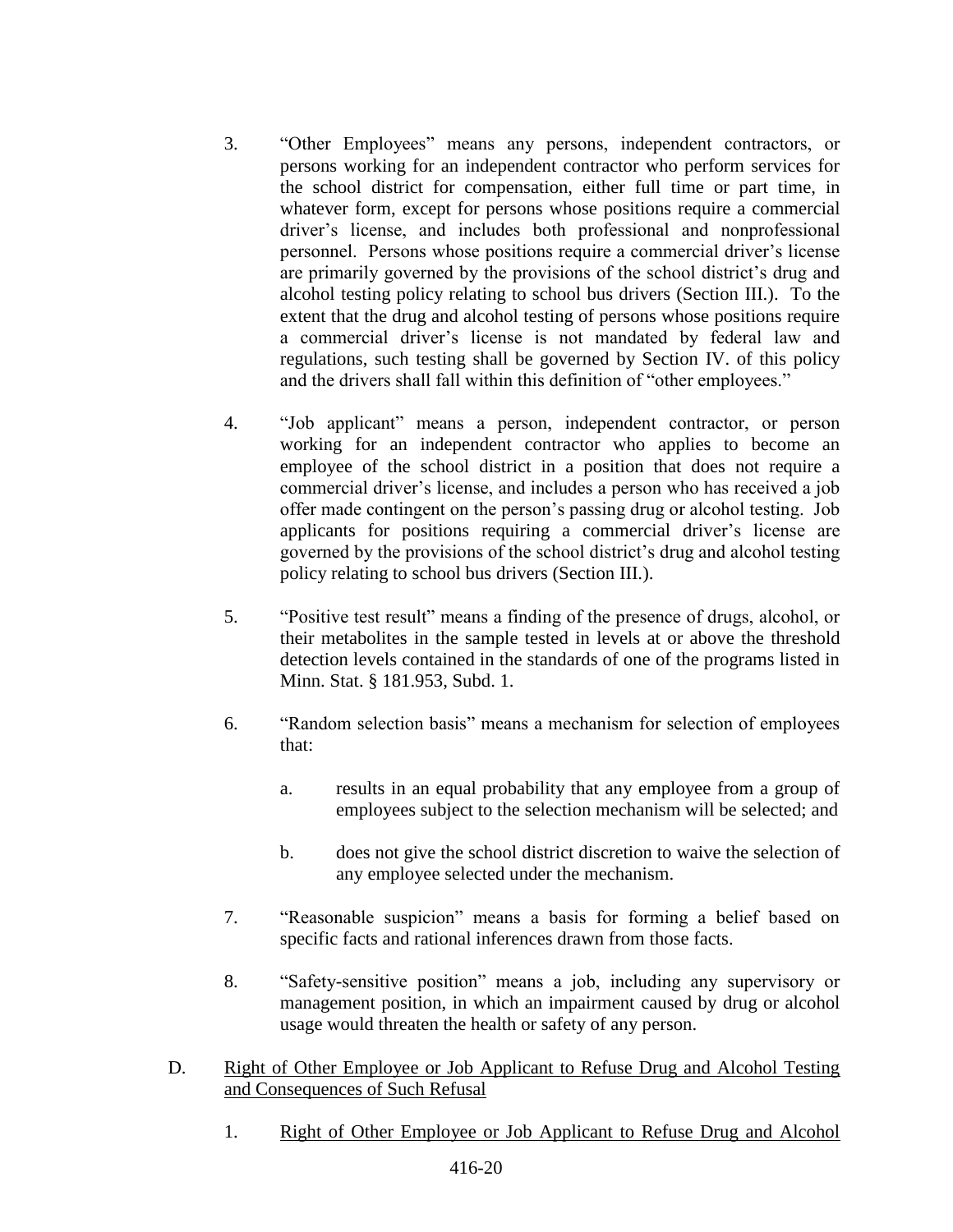#### Testing

Any employee or job applicant whose position does not require a commercial driver's license has the right to refuse drug and alcohol testing subject to the provisions contained in Paragraphs 2. and 3. of this Section D.

## 2. Consequences of an Employee's Refusal to Undergo Drug and Alcohol Testing

Any employee in a position that does not require a commercial driver's license who refuses to undergo drug and alcohol testing in the circumstances set out in the Random Testing, Reasonable Suspicion Testing, and Treatment Program Testing provisions of this policy may be subject to disciplinary action, up to and including immediate discharge.

#### 3. Consequences of a Job Applicant's Refusal to Undergo Drug and Alcohol Testing

Any job applicant for a position which does not require a commercial driver's license who refuses to undergo drug and alcohol testing pursuant to the Job Applicant Testing provision of this policy shall not be employed.

## E. Reliability and Fairness Safeguards

## 1. Pretest Notice

Before requesting an employee or job applicant whose position does not require a commercial driver's license to undergo drug or alcohol testing, the school district shall provide the employee or job applicant with a Pretest Notice in the form of Attachment D to this policy on which to acknowledge that the employee or job applicant has received the school district's drug and alcohol testing policy.

## 2. Notice of Test Results

Within three (3) working days after receipt of a test result report from the testing laboratory, the school district shall inform in writing an employee or job applicant who has undergone drug or alcohol testing of a negative test result on an initial screening test or of a negative or positive test result on a confirmatory test.

#### 3. Notice of and Right to Test Result Report

Within three (3) working days after receipt of a test result report from the testing laboratory, the school district shall inform in writing, an employee or job applicant who has undergone drug or alcohol testing of the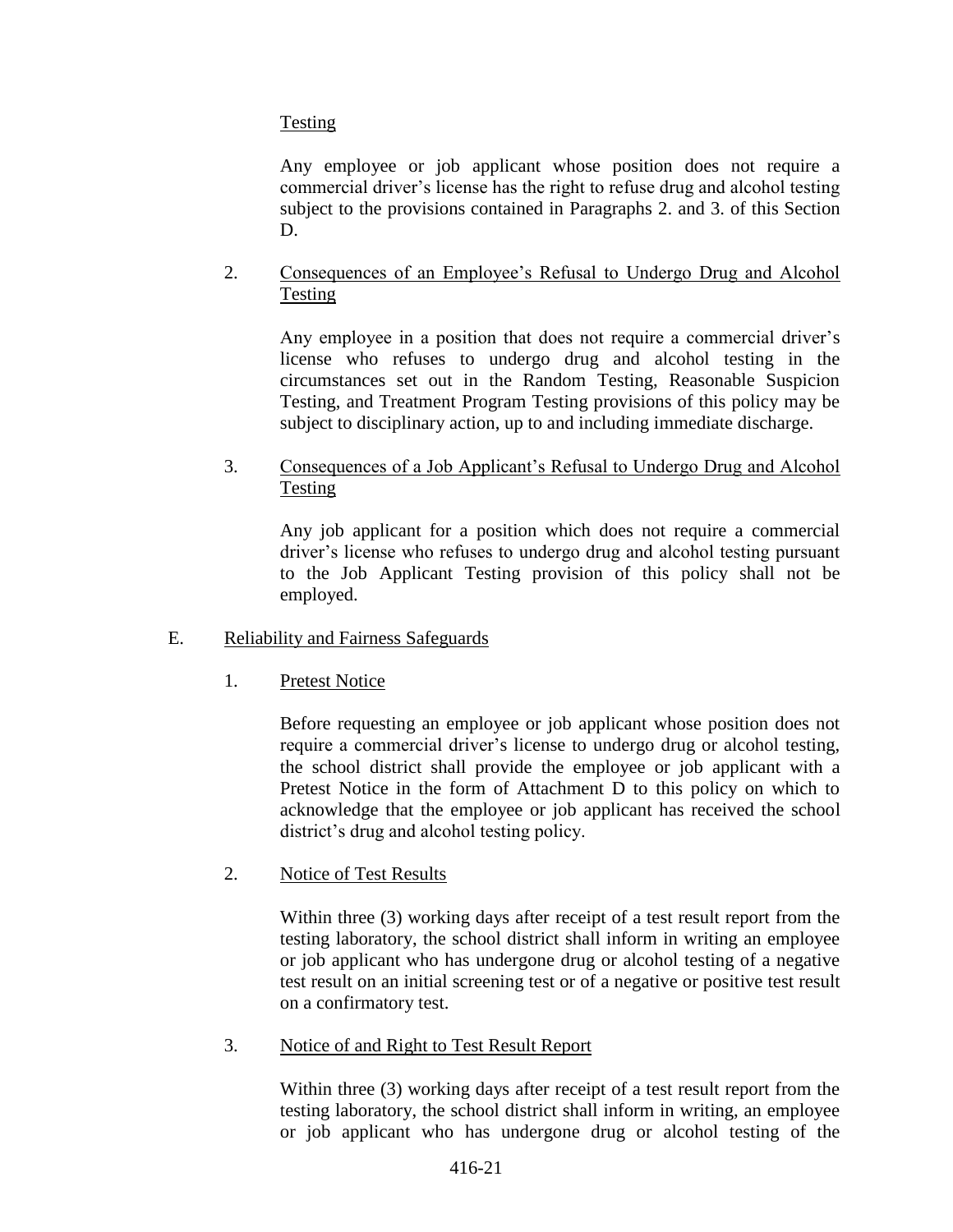employee or job applicant's right to request and receive from the school district a copy of the test result report on any drug or alcohol test.

- 4. Notice of and Right to Explain Positive Test Result
	- a. If an employee or job applicant has a positive test result on a confirmatory test, the school district shall provide him or her with notice of the test results and, at the same time, written notice of the right to explain the results and to submit additional information.
	- b. The school district may request that the employee or job applicant indicate any over-the-counter or prescription medication that the individual is currently taking or has recently taken and any other information relevant to the reliability of, or explanation for, a positive test result.
	- c. The employee may present verification of enrollment in the medical cannabis patient registry as part of the employee's explanation.
	- d. Within three (3) working days after notice of a positive test result on a confirmatory test, an employee or job applicant may submit information (in addition to any information already submitted) to the school district to explain that result.
- 5. Notice of and Right to Request Confirmatory Retests
	- a. If an employee or job applicant has a positive test result on a confirmatory test, the school district shall provide him or her with notice of the test results and, at the same time, written notice of the right to request a confirmatory retest of the original sample at his or her expense.
	- b. An employee or job applicant may request a confirmatory retest of the original sample at his or her own expense after notice of a positive test result on a confirmatory test. Within five (5) working days after notice of the confirmatory test result, the employee or job applicant shall notify the school district in writing of his or her intention to obtain a confirmatory retest. Within three (3) working days after receipt of the notice, the school district shall notify the original testing laboratory that the employee or job applicant has requested the laboratory to conduct the confirmatory retest or to transfer the sample to another laboratory licensed under Minn. Stat. § 181.953, Subd. 1 to conduct the confirmatory retest. The original testing laboratory shall ensure that appropriate chain-ofcustody procedures are followed during transfer of the sample to the other laboratory. The confirmatory retest must use the same drug or alcohol threshold detection levels as used in the original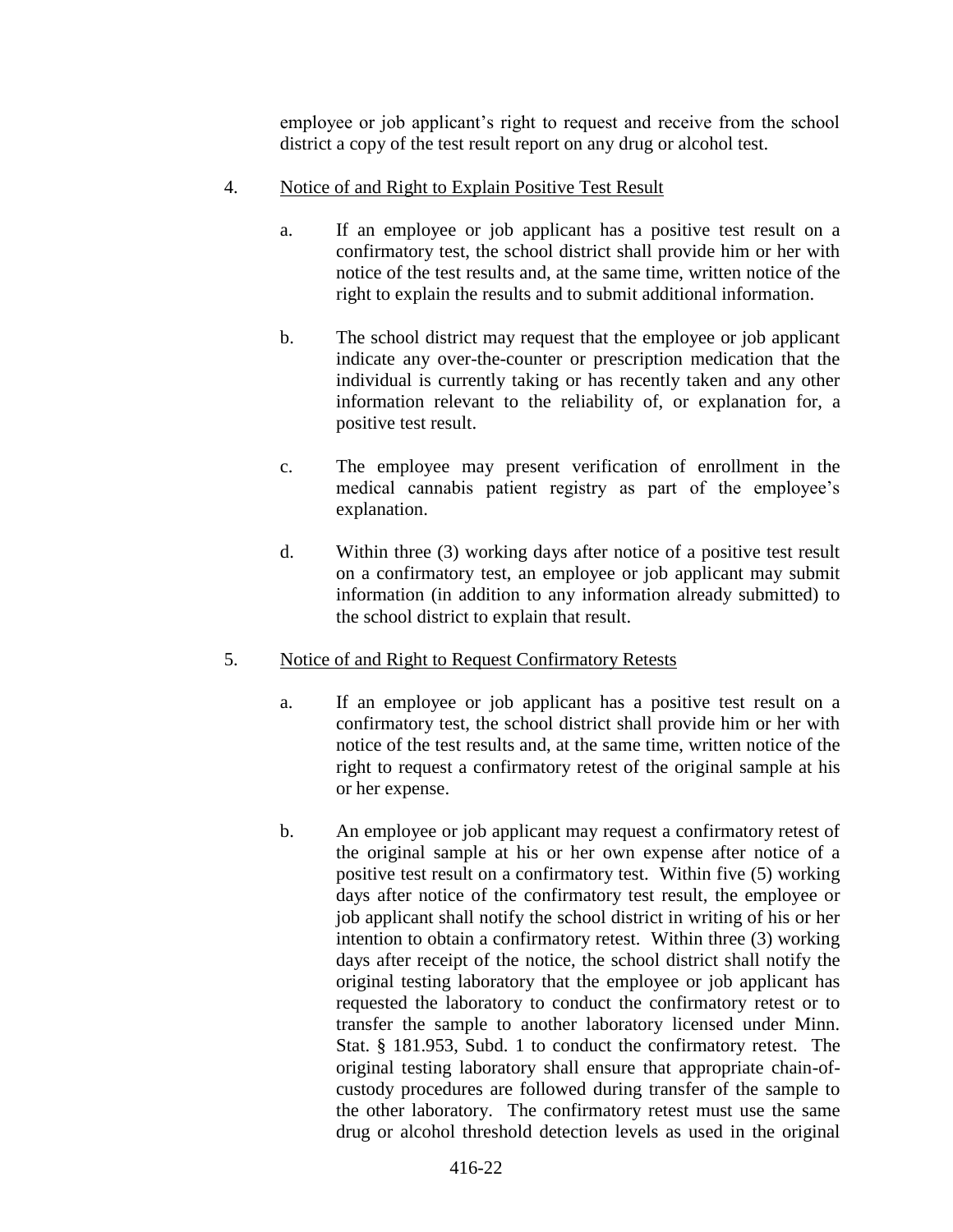confirmatory test. If the confirmatory retest does not confirm the original positive test result, no adverse personnel action based on the original confirmatory test may be taken against the employee or job applicant.

6. If an employee or job applicant has a positive test result on a confirmatory test, the school district, at the time of providing notice of the test results, shall also provide written notice to inform him or her of other rights provided under Sections F. or G., below, whichever is applicable.

Attachments E and F to this policy provide the Notices described in Paragraphs 2. through 6. of this Section E.

- F. Discharge and Discipline of Employees Whose Positions Do Not Require a Commercial Driver's License
	- 1. The school district may not discharge, discipline, discriminate against, request, or require rehabilitation of an employee on the basis of a positive test result from an initial screening test that has not been verified by a confirmatory test.
	- 2. In the case of a positive test result on a confirmatory test, the employee shall be subject to discipline which includes, but is not limited to, immediate suspension without pay and immediate discharge, pursuant to the provisions of this policy.
	- 3. The school district may not discharge an employee for whom a positive test result on a confirmatory test was the first such result for the employee on a drug or alcohol test requested by the school district, unless the following conditions have been met:
		- a. The school district has first given the employee an opportunity to participate in, at the employee's own expense or pursuant to coverage under an employee benefit plan, either a drug or alcohol counseling or rehabilitation program, whichever is more appropriate, as determined by the school district after consultation with a certified chemical abuse counselor or a physician trained in the diagnosis and treatment of chemical dependency; and
		- b. The employee has either refused to participate in the counseling or rehabilitation program or has failed to successfully complete the program, as evidenced by withdrawal from the program before its completion or by a positive test result on a confirmatory test after completion of the program.
	- 4. Notwithstanding Paragraph 1., the school district may temporarily suspend the tested employee or transfer that employee to another position at the same rate of pay pending the outcome of the confirmatory test and, if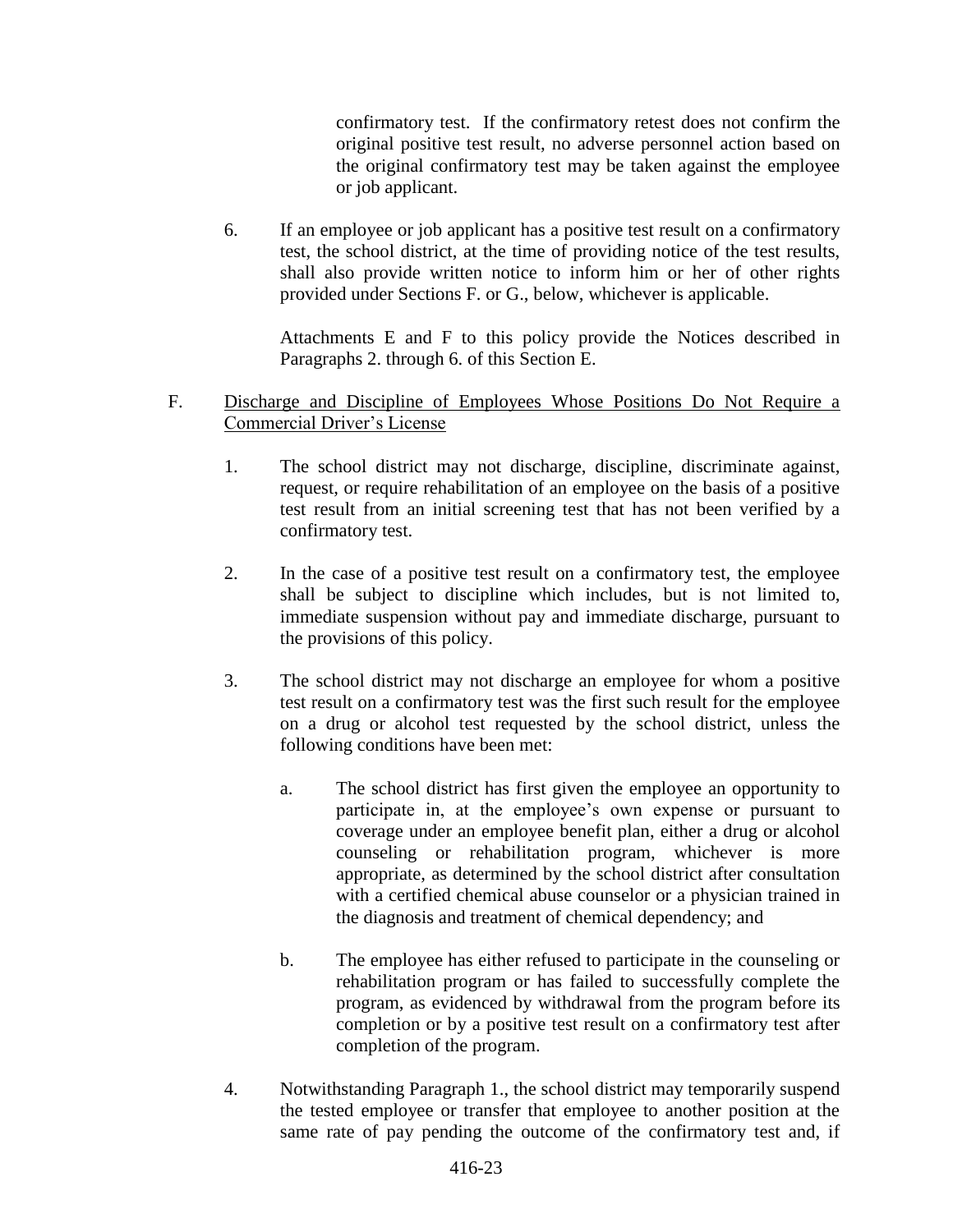requested, the confirmatory retest, provided the school district believes that it is reasonably necessary to protect the health or safety of the employee, co-employees or the public. An employee who has been suspended without pay must be reinstated with back pay if the outcome of the confirmatory test or requested confirmatory retest is negative.

- 5. The school district may not discharge, discipline, discriminate against, request, or require rehabilitation of an employee on the basis of medical history information or the employee's status as a patient enrolled in the medical cannabis registry program revealed to the school district, unless the employee was under an affirmative duty to provide the information before, upon, or after hire, or failing to do so would violate federal law or regulations or cause the school district to lose money or licensing-related benefit under federal law or regulations.
- 6. The school district may not discriminate against any employee in termination, discharge, or any term of condition of employment or otherwise penalize an employee based upon an employee registered patient's positive drug test for cannabis components or metabolites, unless the employee used, possessed, or was impaired by medical cannabis on school district property during the hours of employment.
- 7. An employee must be given access to information in his or her personnel file relating to positive test result reports and other information acquired in the drug and alcohol testing process and conclusions drawn from and actions taken based on the reports or other acquired information.

## G. Withdrawal of Job Offer for an Applicant for a Position That Does Not Require a Commercial Driver's License

If a job applicant has received a job offer made contingent on the applicant's passing drug and alcohol testing, the school district may not withdraw the offer based on a positive test result from an initial screening test that has not been verified by a confirmatory test. In the case of a positive test result on a confirmatory test, the school district may withdraw the job offer.

## H. Chain-of-Custody Procedures

The school district has established its own reliable chain-of-custody procedures to ensure proper record keeping, handling, labeling, and identification of the samples to be tested. The procedures require the following:

- 1. Possession of a sample must be traceable to the employee from whom the sample is collected, from the time the sample is collected through the time the sample is delivered to the laboratory;
- 2. The sample must always be in the possession of, must always be in view of, or must be placed in a secure area by a person authorized to handle the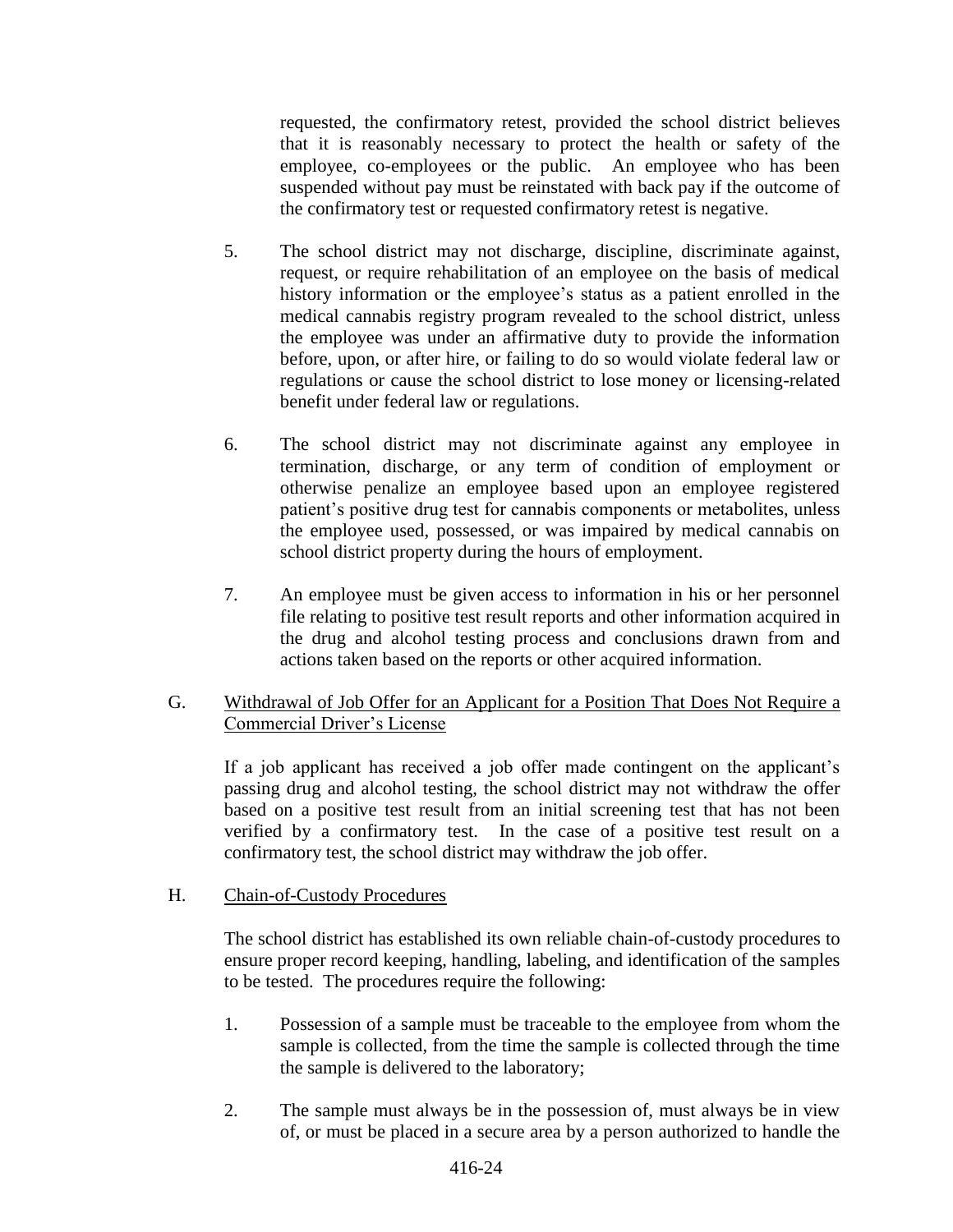sample;

- 3. A sample must be accompanied by a written chain-of-custody record; and
- 4. Individuals relinquishing or accepting possession of the sample must record the time the possession of the sample was transferred and must sign and date the chain-of-custody record at the time of transfer.

#### I. Privacy, Confidentiality and Privilege Safeguards

1. Privacy Limitations

A laboratory may only disclose to the school district test result data regarding the presence or absence of drugs, alcohol or their metabolites in a sample tested.

2. Confidentiality Limitations

With respect to employees and job applicants, test result reports and other information acquired in the drug or alcohol testing process are private data on individuals as that phrase is defined in Minn. Stat. Ch. 13, and may not be disclosed by the school district or laboratory to another employer or to a third-party individual, governmental agency, or private organization without the written consent of the employee or job applicant tested.

## 3. Exceptions to Privacy and Confidentiality Disclosure Limitations

Notwithstanding Paragraphs 1. and 2., evidence of a positive test result on a confirmatory test may be: (1) used in an arbitration proceeding pursuant to a collective bargaining agreement, an administrative hearing under Minn. Stat. Ch. 43A or other applicable state or local law, or a judicial proceeding, provided that information is relevant to the hearing or proceeding; (2) disclosed to any federal agency or other unit of the United States government as required under federal law, regulation or order, or in accordance with compliance requirements of a federal government contract; and (3) disclosed to a substance abuse treatment facility for the purpose of evaluation or treatment of the employee.

4. Privilege

Positive test results from the school district drug or alcohol testing program may not be used as evidence in a criminal action against the employee or job applicant tested.

J. Notice of Testing Policy to Affected Employees

The school district shall provide written notice of this drug and alcohol testing policy to all affected employees upon adoption of the policy, to a previously non